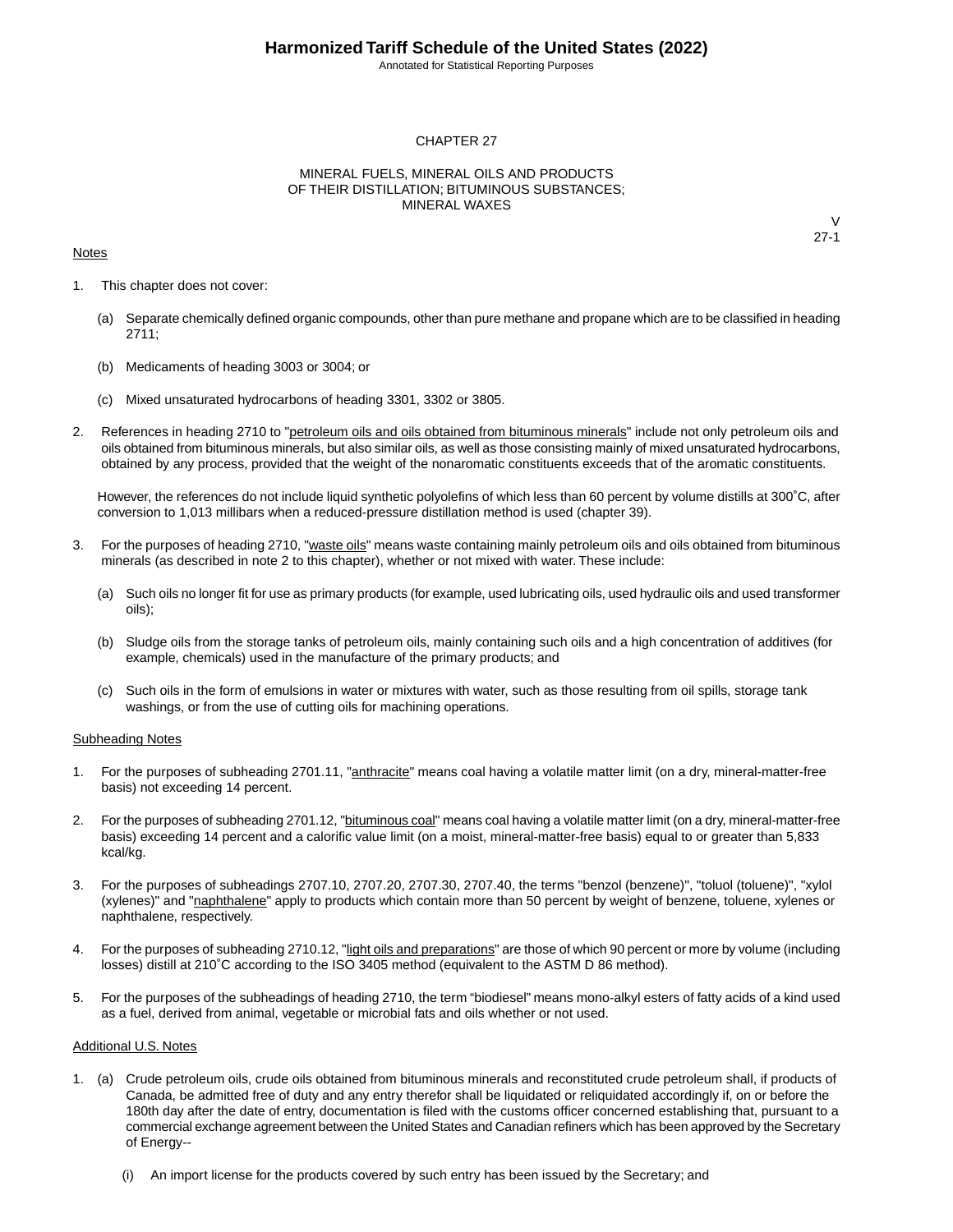Annotated for Statistical Reporting Purposes

Additional U.S. Notes (con.) V 27-2

- (ii) An equivalent amount of domestic or duty-paid foreign crude petroleum oils, crude oils obtained from bituminous minerals or reconstituted crude petroleum have, pursuant to such commercial exchange agreement and to an export license issued by the Secretary of Commerce, been exported from the United States to Canada and have not previously been used to effect the duty-free entry of like Canadian products under this U.S. note.
- (b) The Secretary of the Treasury, after consulting with the Secretary of Commerce and the Secretary of Energy, shall issue such rules or regulations as may be necessary governing the admission of Canadian products pursuant to the provisions of this U.S. note.
- 2. For the purposes of heading 2710, "petroleum oils" includes only products having:
	- (a) A Congealing Point (ASTM D 938) of less than 30˚C;
	- (b) If the Congealing Point is not less than 30˚C:
		- (i) A density at 70˚C of less than 0.942 and a Worked Cone Penetration (ASTM D 217) or a Cone Penetration or (ASTM D 937) at 25˚C of not less than 350; or
		- (ii) If the density at 70˚C is not less than 0.942 having a Needle Penetration (ASTM D 5) at 25˚C of not less than 400.
- 3. For the purposes of subheading 2710.12.15, "motor fuel" is any product derived primarily from petroleum, shale or natural gas, whether or not containing additives, which is principally used as a fuel in internal-combustion or other engines.
- 4. For the purposes of subheadings 2710.12.18, 2710.19.25 and 2710.20.15, "motor fuel blending stock" means any product (except naphthas of subheading 2710.12.25) derived primarily from petroleum, shale oil or natural gas, whether or not containing additives, to be used for direct blending in the manufacture of motor fuel.
- 5. In determining the relative weights of components of the mixtures provided for in subheadings 2710.12.45 and 2710.19.45, naphtha and other petroleum derivatives which may be present in such mixtures as solvents shall be disregarded.
- 6. For the purposes of heading 2716:
	- (a) The term "electrical energy" does not include electrical energy transmitted as a medium of communication; and
	- (b) Electrical energy shall not be subject to the entry requirements for imported merchandise set forth in section 484 of the Tariff Act of 1930, as amended, (19 U.S.C. 1484), but shall be entered on a periodic basis in accordance with regulations to be prescribed by the Secretary of the Treasury.
- 7. For the purposes of this chapter, the term barrel (bbl) means a barrel of 158.98 liters measured at 15.6˚C.
- 8. Subheading 2712.10.00 does not include petroleum jelly, suitable for use for the care of the skin, put up in packings of a kind sold at retail for such use (subheading 3304.99.10).

#### Compiler's Note

The provisions of subchapter II of chapter 99 (Miscellaneous Tariff Bills or MTBs), the provisions of the Generalized System of Preferences (GSP) found in General Note 4 and most product exclusions from the additional tariffs on products of China in subchapter III of chapter 99 expired on December 31, 2020. However, no endnotes or footnotes relating to these provisions have been deleted as of the issue date of this edition.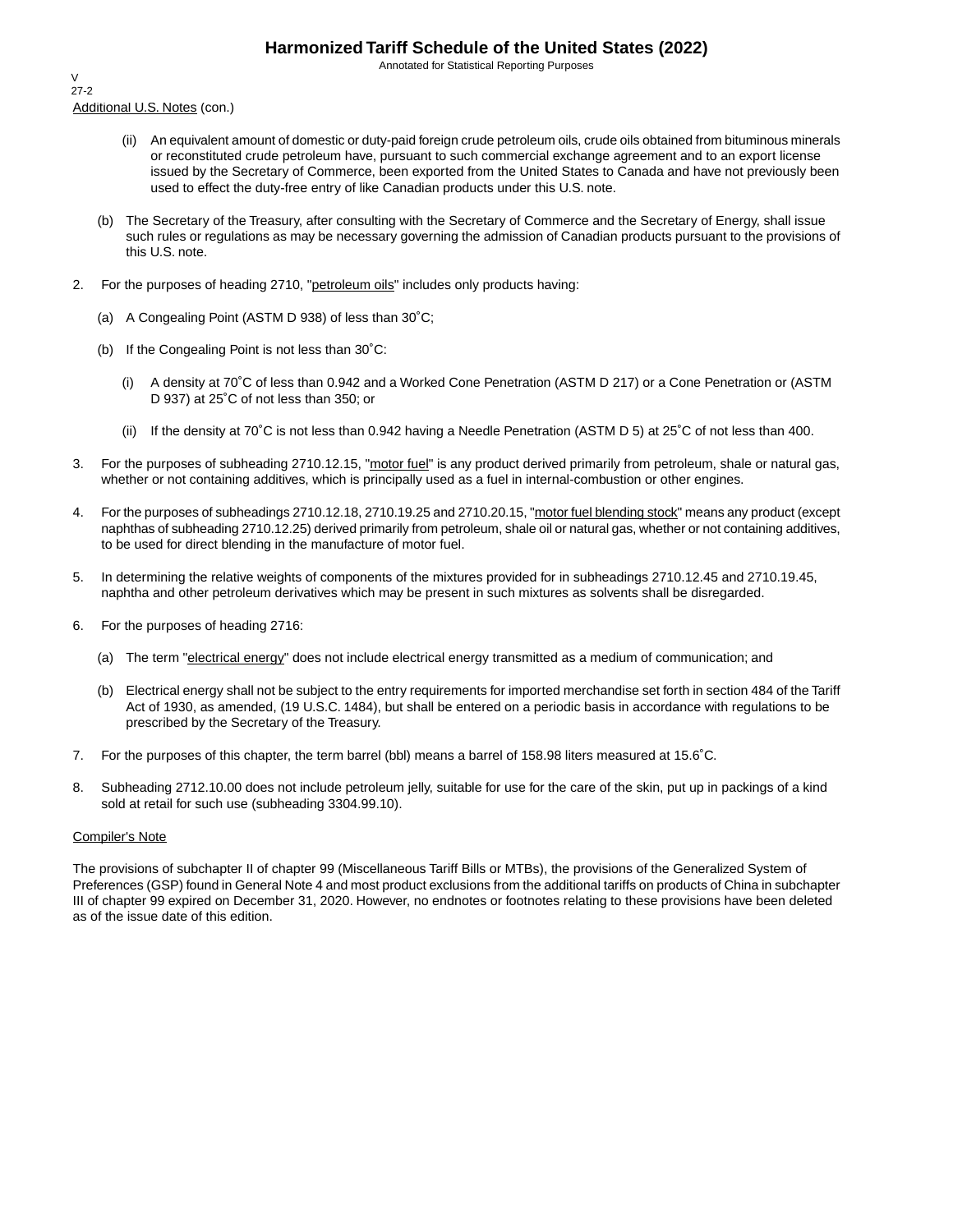Annotated for Statistical Reporting Purposes

| Heading/           | Stat.           |                                                                                                                                             | Unit                      |                    | Rates of Duty |                |
|--------------------|-----------------|---------------------------------------------------------------------------------------------------------------------------------------------|---------------------------|--------------------|---------------|----------------|
| Subheading         | Suf-<br>fix     | <b>Article Description</b>                                                                                                                  | of<br>Quantity            | General            | 1<br>Special  | $\overline{2}$ |
| 2701               |                 | Coal; briquettes, ovoids and similar solid fuels manufactured                                                                               |                           |                    |               |                |
|                    |                 | from coal:<br>Coal, whether or not pulverized, but not agglomerated:                                                                        |                           |                    |               |                |
| 2701.11.00 00      |                 |                                                                                                                                             |                           |                    |               | Free           |
| 2701.12.00         |                 |                                                                                                                                             |                           |                    |               | Free           |
|                    | 10              |                                                                                                                                             |                           |                    |               |                |
|                    | 50              |                                                                                                                                             |                           |                    |               |                |
| 2701.19.00         | 10              |                                                                                                                                             |                           |                    |               | Free           |
|                    | 50              |                                                                                                                                             |                           |                    |               |                |
| 2701.20.00         | 00              | Briquettes, ovoids and similar solid fuels manufactured                                                                                     |                           |                    |               |                |
|                    |                 |                                                                                                                                             |                           |                    |               | Free           |
| 2702<br>2702.10.00 | 00              | Lignite, whether or not agglomerated, excluding jet:<br>Lignite, whether or not pulverized, but not agglomerated.   t    Free <sup>1/</sup> |                           |                    |               | Free           |
|                    |                 |                                                                                                                                             |                           |                    |               |                |
| 2702.20.00 00      |                 |                                                                                                                                             |                           |                    |               | Free           |
| 2703.00.00         |                 | 00 Peat (including peat litter), whether or not agglomerated t  Free <sup>1/</sup>                                                          |                           |                    |               | Free           |
| 2704.00.00         |                 | Coke and semicoke of coal, of lignite or of peat, whether or                                                                                |                           |                    |               | Free           |
|                    |                 | Coke and semicoke of coal:                                                                                                                  |                           |                    |               |                |
|                    | 11              | Coke larger than 100 mm (4 inches) in maximum<br>diameter and at least 50 percent of which is retained                                      |                           |                    |               |                |
|                    |                 | on a 100-mm (4-inch) sieve after drop shatter testing                                                                                       |                           |                    |               |                |
|                    |                 | pursuant to ASTM D 3038, of a kind used in                                                                                                  |                           |                    |               |                |
|                    | 25              |                                                                                                                                             |                           |                    |               |                |
|                    | 50              |                                                                                                                                             |                           |                    |               |                |
| 2705.00.00         | 00 <sub>1</sub> | Coal gas, water gas, producer gas and similar gases, other                                                                                  |                           |                    |               |                |
|                    |                 | than petroleum gases and other gaseous hydrocarbons                                                                                         | thousand<br>$m3$          | Free <sup>1/</sup> |               | Free           |
|                    |                 |                                                                                                                                             | kg                        |                    |               |                |
| 2706.00.00         |                 | 00 Tar distilled from coal, from lignite or from peat, and other                                                                            |                           |                    |               |                |
|                    |                 | mineral tars, whether or not dehydrated or partially distilled,                                                                             | liters Free <sup>1/</sup> |                    |               | Free           |
|                    |                 |                                                                                                                                             |                           |                    |               |                |
|                    |                 |                                                                                                                                             |                           |                    |               |                |
|                    |                 |                                                                                                                                             |                           |                    |               |                |
|                    |                 |                                                                                                                                             |                           |                    |               |                |
|                    |                 |                                                                                                                                             |                           |                    |               |                |
|                    |                 |                                                                                                                                             |                           |                    |               |                |
|                    |                 |                                                                                                                                             |                           |                    |               |                |
|                    |                 |                                                                                                                                             |                           |                    |               |                |
|                    |                 |                                                                                                                                             |                           |                    |               |                |
|                    |                 |                                                                                                                                             |                           |                    |               |                |
|                    |                 |                                                                                                                                             |                           |                    |               |                |
|                    |                 |                                                                                                                                             |                           |                    |               |                |
|                    |                 |                                                                                                                                             |                           |                    |               |                |
|                    |                 |                                                                                                                                             |                           |                    |               |                |
|                    |                 |                                                                                                                                             |                           |                    |               |                |
|                    |                 |                                                                                                                                             |                           |                    |               |                |
|                    |                 |                                                                                                                                             |                           |                    |               |                |
|                    |                 |                                                                                                                                             |                           |                    |               |                |
|                    |                 |                                                                                                                                             |                           |                    |               |                |
|                    |                 |                                                                                                                                             |                           |                    |               |                |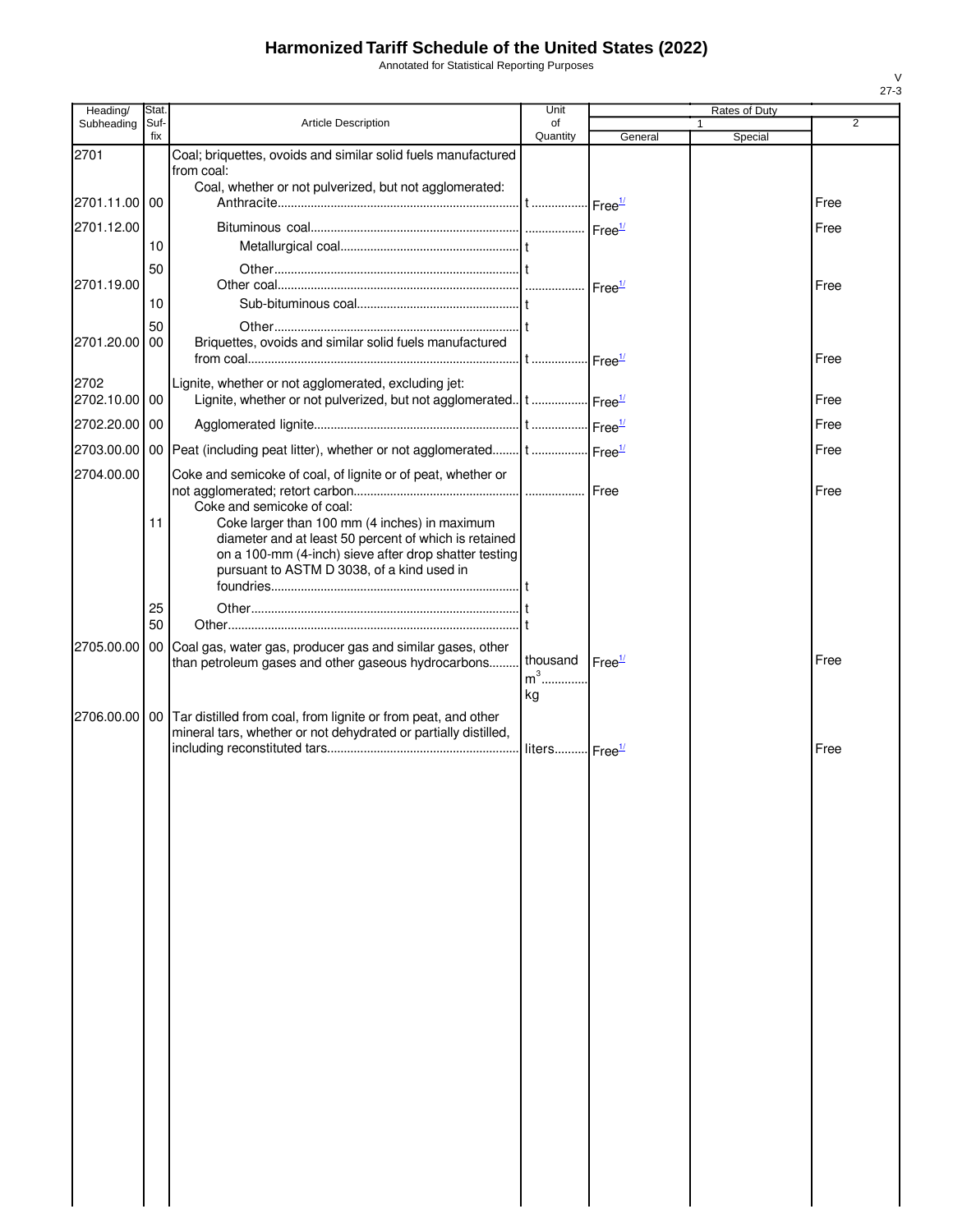Annotated for Statistical Reporting Purposes

| Heading/                    | Stat.       |                                                                                                                                                                          | Unit                      |                        | Rates of Duty                                                                                    |                |
|-----------------------------|-------------|--------------------------------------------------------------------------------------------------------------------------------------------------------------------------|---------------------------|------------------------|--------------------------------------------------------------------------------------------------|----------------|
| Subheading                  | Suf-<br>fix | <b>Article Description</b>                                                                                                                                               | of<br>Quantity            | General                | $\mathbf{1}$<br>Special                                                                          | $\overline{2}$ |
| 2707                        |             | Oils and other products of the distillation of high temperature<br>coal tar; similar products in which the weight of the aromatic                                        |                           |                        |                                                                                                  |                |
| 2707.10.00 00               |             | constituents exceeds that of the nonaromatic constituents:                                                                                                               | liters Free <sup>1/</sup> |                        |                                                                                                  | Free           |
| 2707.20.00 00               |             |                                                                                                                                                                          |                           |                        |                                                                                                  | Free           |
| 2707.30.00                  |             |                                                                                                                                                                          |                           |                        |                                                                                                  | Free           |
|                             | 10          |                                                                                                                                                                          |                           |                        |                                                                                                  |                |
|                             | 20          |                                                                                                                                                                          |                           |                        |                                                                                                  |                |
|                             | 30          |                                                                                                                                                                          |                           |                        |                                                                                                  |                |
|                             | 40          |                                                                                                                                                                          |                           |                        |                                                                                                  |                |
| 2707.40.00                  | 00          |                                                                                                                                                                          | liters                    | Free <sup>1/</sup>     |                                                                                                  | Free           |
| 2707.50.00 00               |             | Other aromatic hydrocarbon mixtures of which 65 percent<br>or more by volume (including losses) distills at 250°C by<br>the ISO 3405 method (equivalent to the ASTM D 86 |                           |                        |                                                                                                  | Free           |
|                             |             |                                                                                                                                                                          | liters                    |                        |                                                                                                  |                |
| 2707.91.00 00               |             | Other:                                                                                                                                                                   |                           |                        |                                                                                                  | Free           |
| 2707.99                     |             | Other:                                                                                                                                                                   |                           |                        |                                                                                                  |                |
| 2707.99.10 00               |             |                                                                                                                                                                          |                           |                        |                                                                                                  | Free           |
| 2707.99.20 00               |             |                                                                                                                                                                          |                           |                        |                                                                                                  | Free           |
| 2707.99.40 00               |             | Carbazole having a purity of 65 percent or more                                                                                                                          |                           |                        |                                                                                                  |                |
|                             |             |                                                                                                                                                                          |                           |                        | Free (A, AU, BH, CL, 15.4¢/kg<br>CO, D, E, IL, JO,<br>KR, L, MA, OM, P,<br>PA, PE, S, SG)        | $+40%$         |
| 2707.99.51                  | 00          | Phenols:<br>Containing more than 50 percent by weight of                                                                                                                 |                           | $12.5\%$ <sup>2/</sup> | Free (A, AU, BH, CL, $7.7$ $¢$ / $kg +$<br>CO, D, E, IL, JO,<br>KR, MA, OM, P,<br>PA, PE, S, SG) | 29.5%          |
| 2707.99.55 00               |             | Metacresol, orthocresol, paracresol and<br>metaparacresol, all the foregoing having a<br>purity of 75 percent or more by weight   kg   0.9¢/kg + 3% $\frac{1}{2}$        |                           |                        | Free (A, AU, BH, CL, 15.4¢/kg +<br>CO, D, E, IL, JO,<br>KR, MA, OM, P,                           | 42.5%          |
|                             |             |                                                                                                                                                                          |                           |                        | PA, PE, S, SG)                                                                                   |                |
| 2707.99.59 00<br>2707.99.90 |             |                                                                                                                                                                          |                           | Free <sup>1/</sup>     |                                                                                                  | Free<br>Free   |
|                             | 10          |                                                                                                                                                                          |                           |                        |                                                                                                  |                |
|                             | 90          |                                                                                                                                                                          |                           |                        |                                                                                                  |                |
| 2708                        |             | Pitch and pitch coke, obtained from coal tar or from other<br>mineral tars:                                                                                              |                           |                        |                                                                                                  |                |
| 2708.10.00 00               |             |                                                                                                                                                                          |                           |                        |                                                                                                  | Free           |
| 2708.20.00 00               |             |                                                                                                                                                                          |                           |                        |                                                                                                  | Free           |
|                             |             |                                                                                                                                                                          |                           |                        |                                                                                                  |                |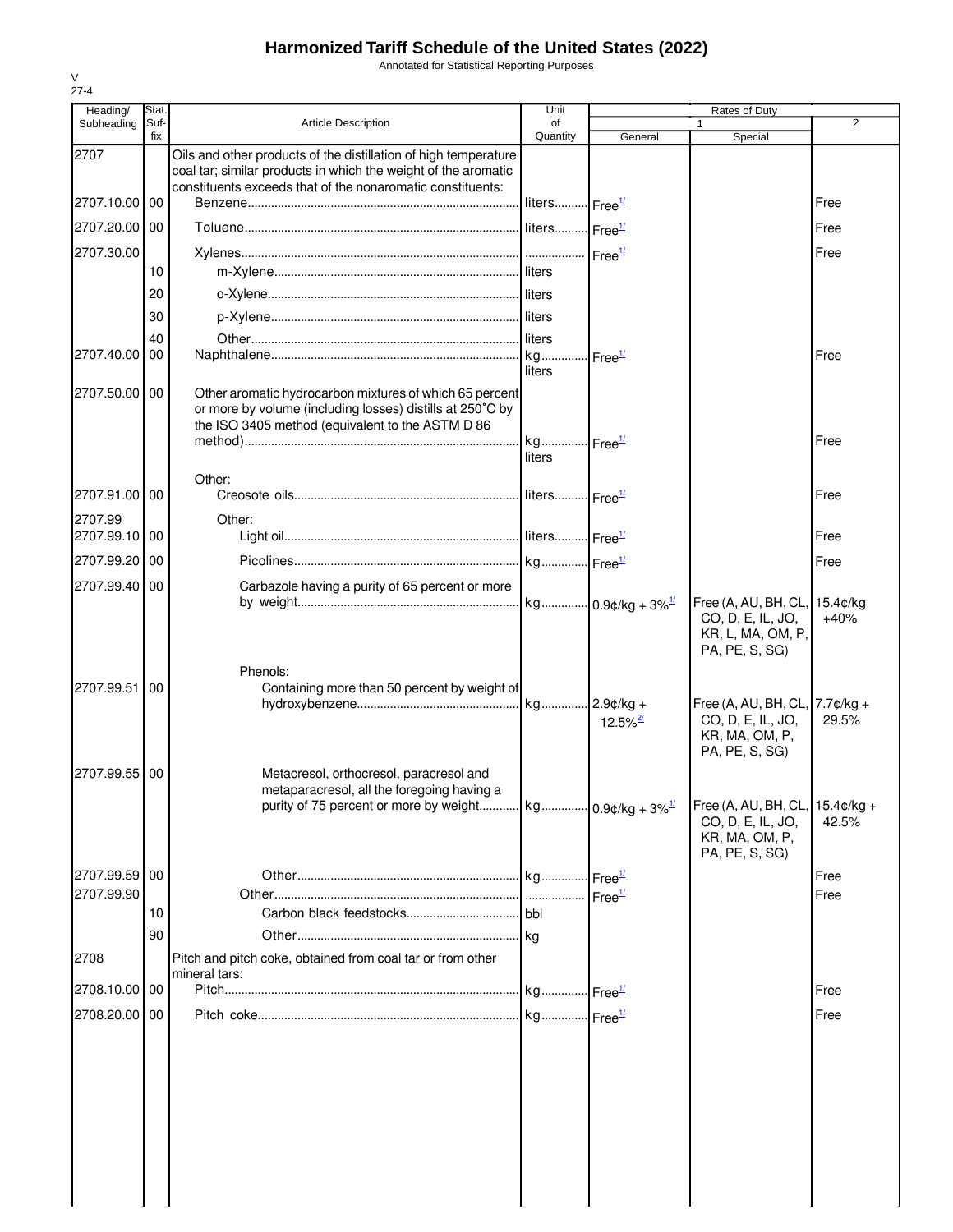Annotated for Statistical Reporting Purposes

| Heading/              | Stat. |                                                                                                                                                                                                                                                                                                                                                                                                                                                                                                                                                                                                                                                                                                                           | Unit       |                                         | Rates of Duty                                                                  |                |
|-----------------------|-------|---------------------------------------------------------------------------------------------------------------------------------------------------------------------------------------------------------------------------------------------------------------------------------------------------------------------------------------------------------------------------------------------------------------------------------------------------------------------------------------------------------------------------------------------------------------------------------------------------------------------------------------------------------------------------------------------------------------------------|------------|-----------------------------------------|--------------------------------------------------------------------------------|----------------|
| Subheading            | Suf-  | <b>Article Description</b>                                                                                                                                                                                                                                                                                                                                                                                                                                                                                                                                                                                                                                                                                                | of         |                                         |                                                                                | $\overline{2}$ |
| 2709.00               | fix   | Petroleum oils and oils obtained from bituminous minerals,                                                                                                                                                                                                                                                                                                                                                                                                                                                                                                                                                                                                                                                                | Quantity   | General                                 | Special                                                                        |                |
| 2709.00.10 00         |       | crude:                                                                                                                                                                                                                                                                                                                                                                                                                                                                                                                                                                                                                                                                                                                    |            |                                         | Free (A+, AU, BH,<br>CL, CO, D, IL, JO,<br>KR, MA, OM, P,<br>PA, PE, R, S, SG) | $21$ ¢/bbl     |
| 2709.00.20            |       |                                                                                                                                                                                                                                                                                                                                                                                                                                                                                                                                                                                                                                                                                                                           |            |                                         | Free (A+, AU, BH,<br>CL, CO, D, IL, JO,<br>KR, MA, OM, P,<br>PA, PE, R, S, SG) | $21$ ¢/bbl     |
|                       | 10    | Condensate derived wholly from natural gas bbl                                                                                                                                                                                                                                                                                                                                                                                                                                                                                                                                                                                                                                                                            |            |                                         |                                                                                |                |
|                       | 90    |                                                                                                                                                                                                                                                                                                                                                                                                                                                                                                                                                                                                                                                                                                                           |            |                                         |                                                                                |                |
| 2710                  |       | Petroleum oils and oils obtained from bituminous minerals,<br>other than crude; preparations not elsewhere specified or<br>included, containing by weight 70 percent or more of petroleum<br>oils or of oils obtained from bituminous minerals, these oils<br>being the basic constituents of the preparations; waste oils:<br>Petroleum oils and oils obtained from bituminous minerals<br>(other than crude) and preparations not elsewhere<br>specified or included, containing by weight 70 percent or<br>more of petroleum oils or of oils obtained from bituminous<br>minerals, these oils being the basic constituents of the<br>preparations, other than those containing biodiesel and<br>other than waste oils: |            |                                         |                                                                                |                |
| 2710.12<br>2710.12.15 |       | Light oils and preparations:                                                                                                                                                                                                                                                                                                                                                                                                                                                                                                                                                                                                                                                                                              |            | $52.5 \text{¢}$ /bbl $\frac{1}{2}$      | Free (A+, AU, BH,<br>CL, CO, D, IL, JO,<br>KR, MA, OM, P,<br>PA, PE, R, S, SG) | \$1.05/bbl     |
|                       |       | Gasoline:                                                                                                                                                                                                                                                                                                                                                                                                                                                                                                                                                                                                                                                                                                                 |            |                                         |                                                                                |                |
|                       | 10    |                                                                                                                                                                                                                                                                                                                                                                                                                                                                                                                                                                                                                                                                                                                           |            |                                         |                                                                                |                |
|                       | 14    | Unleaded:                                                                                                                                                                                                                                                                                                                                                                                                                                                                                                                                                                                                                                                                                                                 |            |                                         |                                                                                |                |
|                       | 19    |                                                                                                                                                                                                                                                                                                                                                                                                                                                                                                                                                                                                                                                                                                                           |            |                                         |                                                                                |                |
|                       | 20    |                                                                                                                                                                                                                                                                                                                                                                                                                                                                                                                                                                                                                                                                                                                           |            |                                         |                                                                                |                |
|                       | 50    |                                                                                                                                                                                                                                                                                                                                                                                                                                                                                                                                                                                                                                                                                                                           |            |                                         |                                                                                |                |
| 2710.12.18            |       |                                                                                                                                                                                                                                                                                                                                                                                                                                                                                                                                                                                                                                                                                                                           |            | $52.5 \text{c}/\text{bb}^{\frac{1}{2}}$ | Free (A+, AU, BH,<br>CL, CO, D, IL, JO,<br>KR, MA, OM, P,<br>PA, PE, R, S, SG) | \$1.05/bbl     |
|                       | 05    | Reformulated blendstock for oxygenate                                                                                                                                                                                                                                                                                                                                                                                                                                                                                                                                                                                                                                                                                     | <b>bbl</b> |                                         |                                                                                |                |
|                       | 90    |                                                                                                                                                                                                                                                                                                                                                                                                                                                                                                                                                                                                                                                                                                                           | bbl        |                                         |                                                                                |                |
| 2710.12.25            | 00    | Naphthas (except motor fuel or motor fuel blending                                                                                                                                                                                                                                                                                                                                                                                                                                                                                                                                                                                                                                                                        |            |                                         |                                                                                |                |
|                       |       |                                                                                                                                                                                                                                                                                                                                                                                                                                                                                                                                                                                                                                                                                                                           | bbl        | $10.5$ ¢/bbl $^{1/2}$                   | Free (A+, AU, BH,<br>CL, CO, D, IL, JO,<br>KR, MA, OM, P,<br>PA, PE, R, S, SG) | $21$ c/bbl     |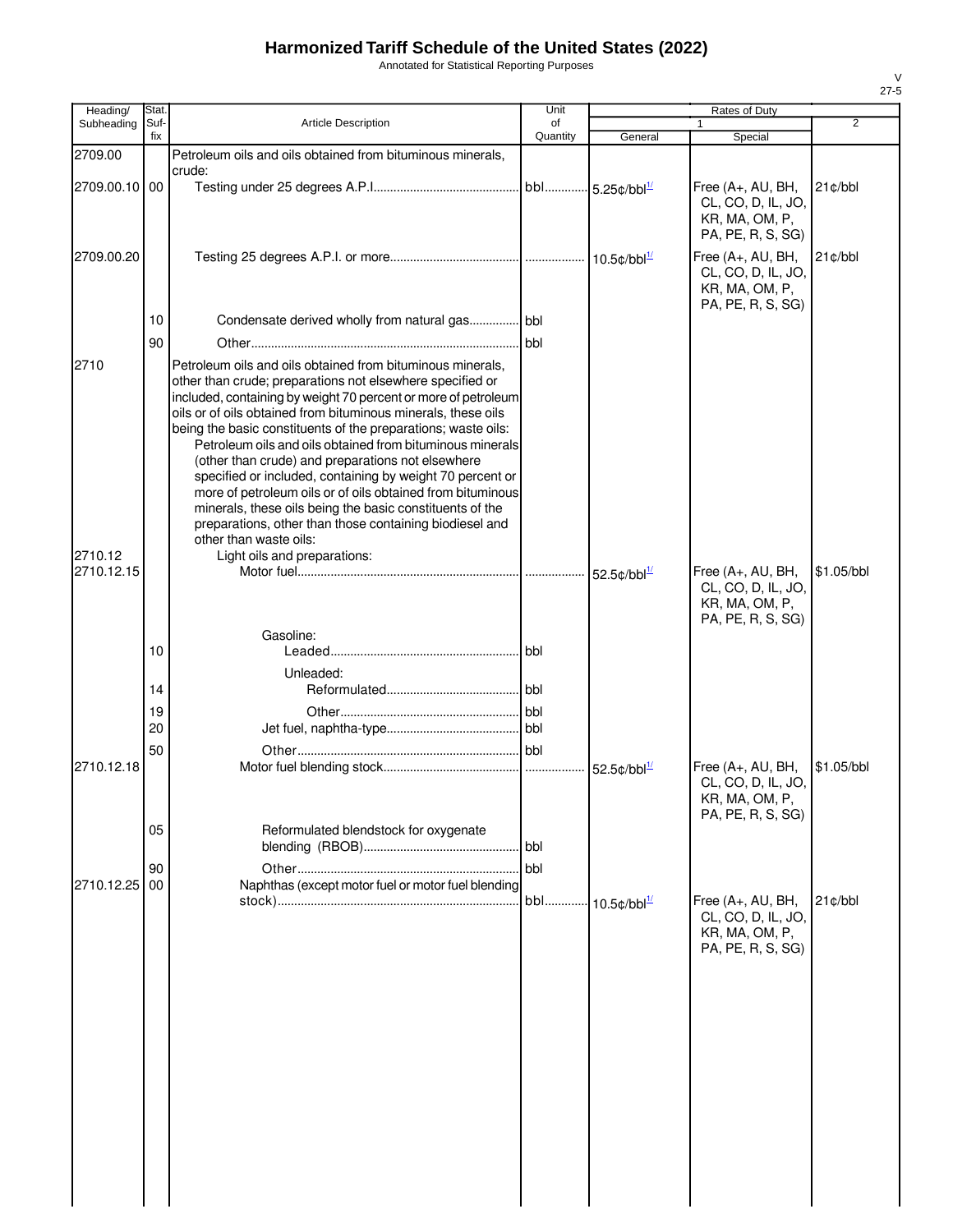Annotated for Statistical Reporting Purposes

| Heading/          | Stat. |                                                                                                                                                                                           | Unit     |                                   | Rates of Duty                                             |                |
|-------------------|-------|-------------------------------------------------------------------------------------------------------------------------------------------------------------------------------------------|----------|-----------------------------------|-----------------------------------------------------------|----------------|
| Subheading        | Suf-  | Article Description                                                                                                                                                                       | of       |                                   | $\mathbf{1}$                                              | $\overline{2}$ |
|                   | fix   |                                                                                                                                                                                           | Quantity | General                           | Special                                                   |                |
| 2710 (con.)       |       | Petroleum oils and oils obtained from bituminous minerals,<br>other than crude; preparations not elsewhere specified or<br>included, containing by weight 70 percent or more of petroleum |          |                                   |                                                           |                |
|                   |       | oils or of oils obtained from bituminous minerals, these oils<br>being the basic constituents of the preparations; waste oils:                                                            |          |                                   |                                                           |                |
|                   |       | (con.)<br>Petroleum oils and oils obtained from bituminous minerals<br>(other than crude) and preparations not elsewhere                                                                  |          |                                   |                                                           |                |
|                   |       | specified or included, containing by weight 70 percent or<br>more of petroleum oils or of oils obtained from bituminous                                                                   |          |                                   |                                                           |                |
|                   |       | minerals, these oils being the basic constituents of the<br>preparations, other than those containing biodiesel and<br>other than waste oils: (con.)                                      |          |                                   |                                                           |                |
| 2710.12<br>(con.) |       | Light oils and preparations: (con.)<br>Other:                                                                                                                                             |          |                                   |                                                           |                |
| 2710.12.45        |       | Mixtures of hydrocarbons not elsewhere<br>specified or included, which contain by weight                                                                                                  |          |                                   |                                                           |                |
|                   |       | not over 50 percent of any single hydrocarbon                                                                                                                                             |          |                                   | Free (A+, AU, BH,                                         | 21¢/bbl        |
|                   |       |                                                                                                                                                                                           |          | $10.5 \text{c/bbl}^{\frac{1}{2}}$ | CL, CO, D, IL, JO,<br>KR, MA, OM, P,<br>PA, PE, R, S, SG) |                |
|                   | 45    |                                                                                                                                                                                           |          |                                   |                                                           |                |
|                   | 90    |                                                                                                                                                                                           | bbl      |                                   |                                                           |                |
| 2710.12.90        | 00    |                                                                                                                                                                                           | kg       | $-7\%$ <sup>3/</sup>              | Free (A+, AU, BH,                                         | 25%            |
|                   |       |                                                                                                                                                                                           | liters   |                                   | CL, CO, D, E, IL,<br>JO, KR, MA, OM,                      |                |
|                   |       |                                                                                                                                                                                           |          |                                   | P, PA, PE, S, SG) $\frac{4}{3}$                           |                |
|                   |       |                                                                                                                                                                                           |          |                                   |                                                           |                |
|                   |       |                                                                                                                                                                                           |          |                                   |                                                           |                |
|                   |       |                                                                                                                                                                                           |          |                                   |                                                           |                |
|                   |       |                                                                                                                                                                                           |          |                                   |                                                           |                |
|                   |       |                                                                                                                                                                                           |          |                                   |                                                           |                |
|                   |       |                                                                                                                                                                                           |          |                                   |                                                           |                |
|                   |       |                                                                                                                                                                                           |          |                                   |                                                           |                |
|                   |       |                                                                                                                                                                                           |          |                                   |                                                           |                |
|                   |       |                                                                                                                                                                                           |          |                                   |                                                           |                |
|                   |       |                                                                                                                                                                                           |          |                                   |                                                           |                |
|                   |       |                                                                                                                                                                                           |          |                                   |                                                           |                |
|                   |       |                                                                                                                                                                                           |          |                                   |                                                           |                |
|                   |       |                                                                                                                                                                                           |          |                                   |                                                           |                |
|                   |       |                                                                                                                                                                                           |          |                                   |                                                           |                |
|                   |       |                                                                                                                                                                                           |          |                                   |                                                           |                |
|                   |       |                                                                                                                                                                                           |          |                                   |                                                           |                |
|                   |       |                                                                                                                                                                                           |          |                                   |                                                           |                |
|                   |       |                                                                                                                                                                                           |          |                                   |                                                           |                |
|                   |       |                                                                                                                                                                                           |          |                                   |                                                           |                |
|                   |       |                                                                                                                                                                                           |          |                                   |                                                           |                |
|                   |       |                                                                                                                                                                                           |          |                                   |                                                           |                |
|                   |       |                                                                                                                                                                                           |          |                                   |                                                           |                |
|                   |       |                                                                                                                                                                                           |          |                                   |                                                           |                |
|                   |       |                                                                                                                                                                                           |          |                                   |                                                           |                |
|                   |       |                                                                                                                                                                                           |          |                                   |                                                           |                |
|                   |       |                                                                                                                                                                                           |          |                                   |                                                           |                |
|                   |       |                                                                                                                                                                                           |          |                                   |                                                           |                |
|                   |       |                                                                                                                                                                                           |          |                                   |                                                           |                |
|                   |       |                                                                                                                                                                                           |          |                                   |                                                           |                |
|                   |       |                                                                                                                                                                                           |          |                                   |                                                           |                |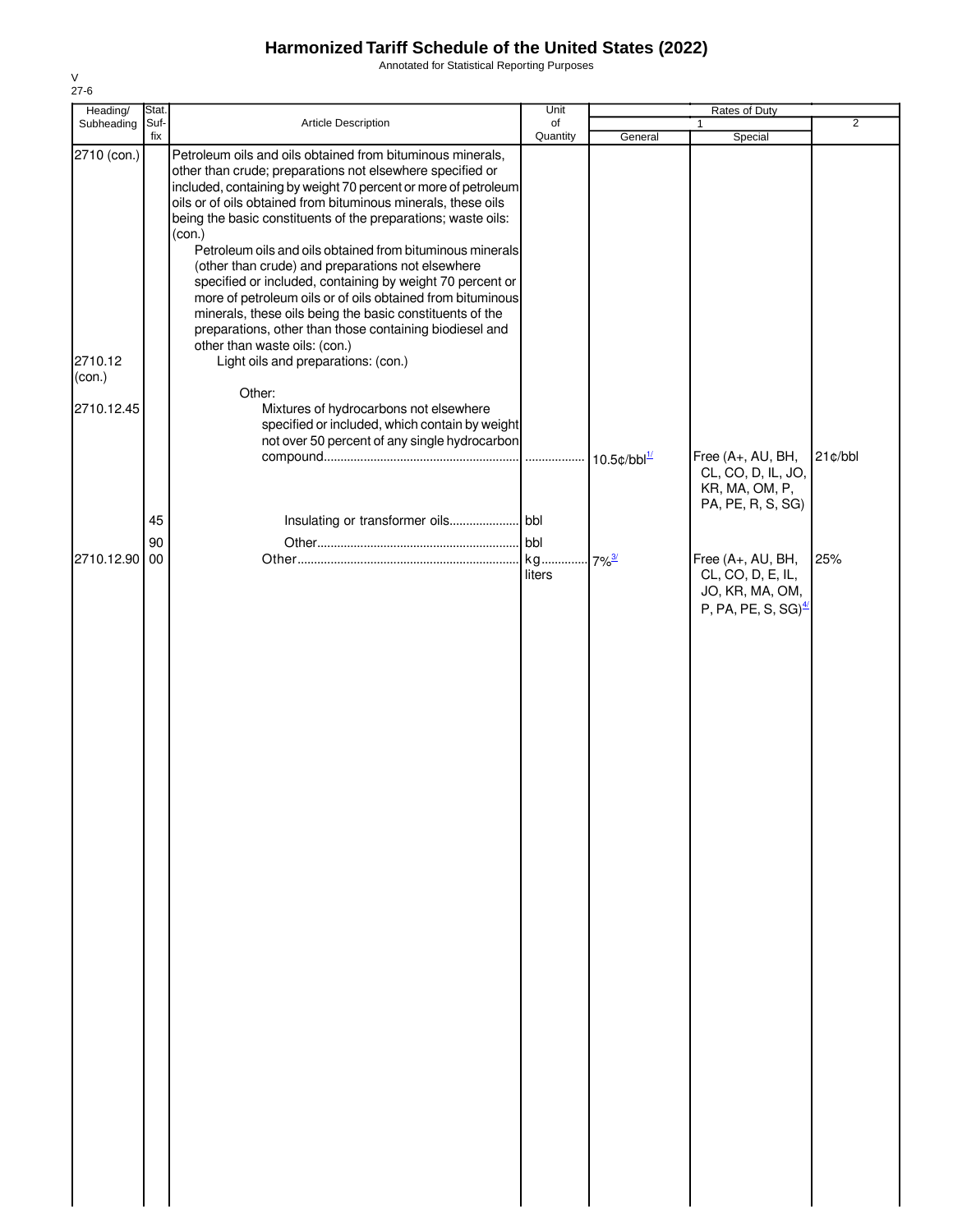Annotated for Statistical Reporting Purposes

| Heading/    | Stat.       |                                                                                                                                                                                                                                                                                                                                                                                                                                                         | Unit           |                                   | <b>Rates of Duty</b>                                                           |                |
|-------------|-------------|---------------------------------------------------------------------------------------------------------------------------------------------------------------------------------------------------------------------------------------------------------------------------------------------------------------------------------------------------------------------------------------------------------------------------------------------------------|----------------|-----------------------------------|--------------------------------------------------------------------------------|----------------|
| Subheading  | Suf-<br>fix | <b>Article Description</b>                                                                                                                                                                                                                                                                                                                                                                                                                              | of<br>Quantity | General                           | $\mathbf{1}$<br>Special                                                        | $\overline{2}$ |
| 2710 (con.) |             | Petroleum oils and oils obtained from bituminous minerals,<br>other than crude; preparations not elsewhere specified or<br>included, containing by weight 70 percent or more of petroleum<br>oils or of oils obtained from bituminous minerals, these oils<br>being the basic constituents of the preparations; waste oils:<br>(con.)<br>Petroleum oils and oils obtained from bituminous minerals<br>(other than crude) and preparations not elsewhere |                |                                   |                                                                                |                |
| 2710.19     |             | specified or included, containing by weight 70 percent or<br>more of petroleum oils or of oils obtained from bituminous<br>minerals, these oils being the basic constituents of the<br>preparations, other than those containing biodiesel and<br>other than waste oils: (con.)<br>Other:<br>Distillate and residual fuel oils (including blended                                                                                                       |                |                                   |                                                                                |                |
|             |             | fuel oils):                                                                                                                                                                                                                                                                                                                                                                                                                                             |                |                                   |                                                                                |                |
| 2710.19.06  |             |                                                                                                                                                                                                                                                                                                                                                                                                                                                         |                | 5.25 $\text{c/bbl}^{\frac{1}{2}}$ | Free (A+, AU, BH,<br>CL, CO, D, IL, JO,<br>KR, MA, OM, P,<br>PA, PE, R, S, SG) | $21$ c/bbl     |
|             | 05          | Having a Saybolt Universal viscosity at<br>37.8°C of 45 seconds or more but not more<br>than 125 seconds (No. 4-type fuel oils):<br>Containing not more than 500 ppm of                                                                                                                                                                                                                                                                                 | <b>I</b> bbl   |                                   |                                                                                |                |
|             | 15          | Containing more than 500 ppm of<br>Having a Saybolt Universal viscosity at<br>37.8°C of more than 125 seconds (heavy                                                                                                                                                                                                                                                                                                                                    | bbl            |                                   |                                                                                |                |
|             | 25          | fuel oils):                                                                                                                                                                                                                                                                                                                                                                                                                                             |                |                                   |                                                                                |                |
|             | 30          |                                                                                                                                                                                                                                                                                                                                                                                                                                                         | bbl            |                                   |                                                                                |                |
|             | 35          |                                                                                                                                                                                                                                                                                                                                                                                                                                                         | bbl            |                                   |                                                                                |                |
|             | 50          |                                                                                                                                                                                                                                                                                                                                                                                                                                                         |                |                                   |                                                                                |                |
|             |             |                                                                                                                                                                                                                                                                                                                                                                                                                                                         |                |                                   |                                                                                |                |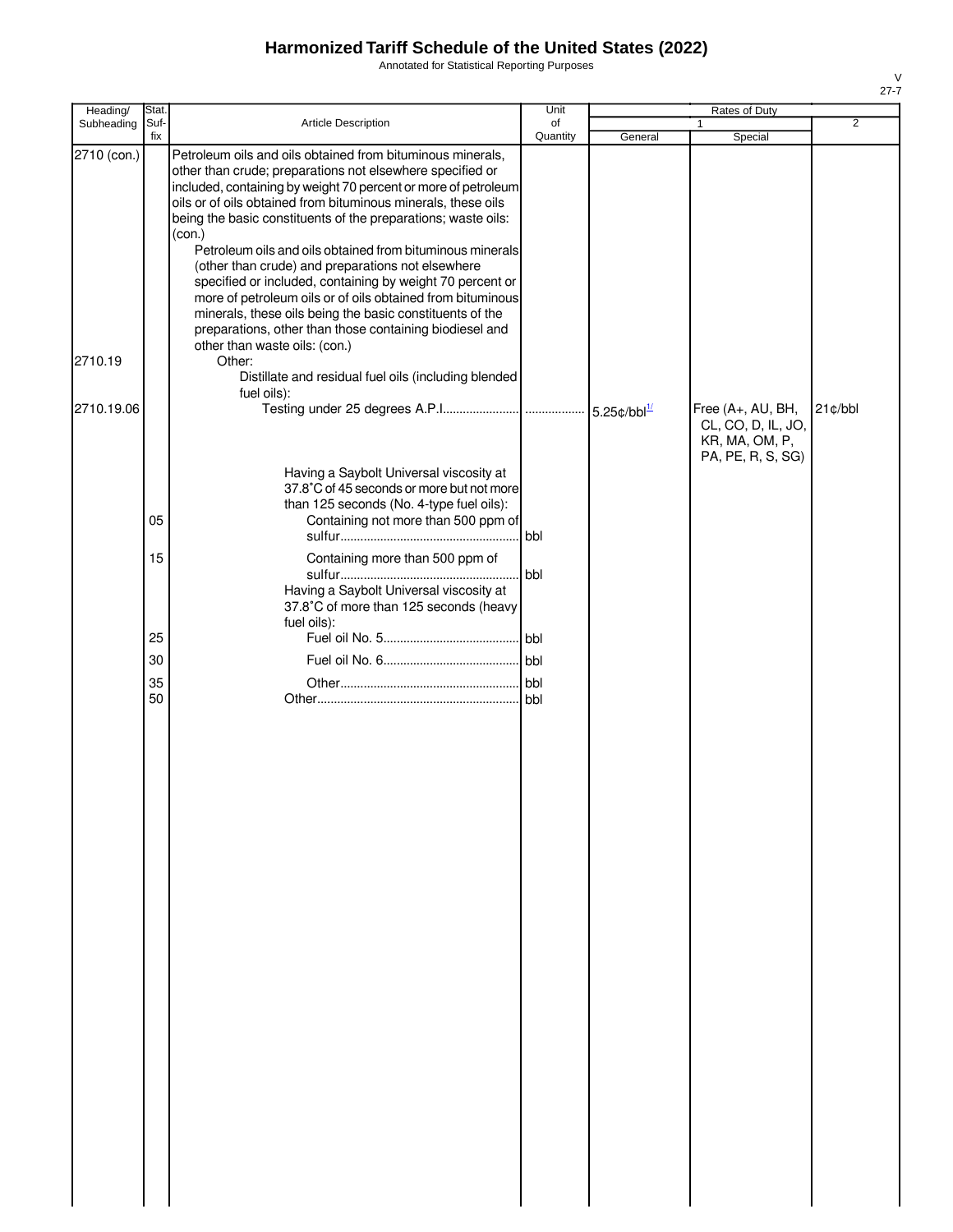Annotated for Statistical Reporting Purposes

| Heading/    | Stat.       |                                                                                                                                                                                                                                                                                                                                                                                                                                                                                                                                                                                                                                                                                                           | Unit           | Rates of Duty |                                         |            |  |
|-------------|-------------|-----------------------------------------------------------------------------------------------------------------------------------------------------------------------------------------------------------------------------------------------------------------------------------------------------------------------------------------------------------------------------------------------------------------------------------------------------------------------------------------------------------------------------------------------------------------------------------------------------------------------------------------------------------------------------------------------------------|----------------|---------------|-----------------------------------------|------------|--|
| Subheading  | Suf-<br>fix | <b>Article Description</b>                                                                                                                                                                                                                                                                                                                                                                                                                                                                                                                                                                                                                                                                                | of<br>Quantity |               |                                         | 2          |  |
| 2710 (con.) |             | Petroleum oils and oils obtained from bituminous minerals,<br>other than crude; preparations not elsewhere specified or<br>included, containing by weight 70 percent or more of petroleum<br>oils or of oils obtained from bituminous minerals, these oils<br>being the basic constituents of the preparations; waste oils:<br>(con.)<br>Petroleum oils and oils obtained from bituminous minerals<br>(other than crude) and preparations not elsewhere<br>specified or included, containing by weight 70 percent or<br>more of petroleum oils or of oils obtained from bituminous<br>minerals, these oils being the basic constituents of the<br>preparations, other than those containing biodiesel and |                | General       | Special                                 |            |  |
| 2710.19     |             | other than waste oils: (con.)<br>Other: (con.)                                                                                                                                                                                                                                                                                                                                                                                                                                                                                                                                                                                                                                                            |                |               |                                         |            |  |
| (con.)      |             |                                                                                                                                                                                                                                                                                                                                                                                                                                                                                                                                                                                                                                                                                                           |                |               |                                         |            |  |
| 2710.19.11  |             | Distillate and residual fuel oils (including blended<br>fuel oils): (con.)                                                                                                                                                                                                                                                                                                                                                                                                                                                                                                                                                                                                                                |                |               | Free (A+, AU, BH,<br>CL, CO, D, IL, JO, | $21$ ¢/bbl |  |
|             |             |                                                                                                                                                                                                                                                                                                                                                                                                                                                                                                                                                                                                                                                                                                           |                |               | KR, MA, OM, P,                          |            |  |
|             |             | Having a Saybolt Universal viscosity at<br>37.8°C of less than 45 seconds (light fuel<br>oils):<br>Fuel oils Nos. 2 and 3:                                                                                                                                                                                                                                                                                                                                                                                                                                                                                                                                                                                |                |               | PA, PE, R, S, SG)                       |            |  |
|             | 02          | Diesel oil:<br>Containing not more than 15                                                                                                                                                                                                                                                                                                                                                                                                                                                                                                                                                                                                                                                                |                |               |                                         |            |  |
|             | 03          | Containing more than 15 ppm<br>but not more than 500 ppm of                                                                                                                                                                                                                                                                                                                                                                                                                                                                                                                                                                                                                                               | .l bbl         |               |                                         |            |  |
|             | 04          | Containing more than 500                                                                                                                                                                                                                                                                                                                                                                                                                                                                                                                                                                                                                                                                                  | . bbl          |               |                                         |            |  |
|             | 05          | Other:<br>Containing not more than 15                                                                                                                                                                                                                                                                                                                                                                                                                                                                                                                                                                                                                                                                     | .lbbl          |               |                                         |            |  |
|             | 07          | Containing more than 15 ppm<br>but not more than 500 ppm of                                                                                                                                                                                                                                                                                                                                                                                                                                                                                                                                                                                                                                               |                |               |                                         |            |  |
|             | 80          | Containing more than 500<br>Other:                                                                                                                                                                                                                                                                                                                                                                                                                                                                                                                                                                                                                                                                        | bbl            |               |                                         |            |  |
|             | 11          | Containing not more than 15 ppm                                                                                                                                                                                                                                                                                                                                                                                                                                                                                                                                                                                                                                                                           | bbl            |               |                                         |            |  |
|             | 13          | Containing more than 15 ppm but<br>not more than 500 ppm of                                                                                                                                                                                                                                                                                                                                                                                                                                                                                                                                                                                                                                               | l bbl          |               |                                         |            |  |
|             | 14          | Containing more than 500 ppm of                                                                                                                                                                                                                                                                                                                                                                                                                                                                                                                                                                                                                                                                           | bbl            |               |                                         |            |  |
|             |             |                                                                                                                                                                                                                                                                                                                                                                                                                                                                                                                                                                                                                                                                                                           |                |               |                                         |            |  |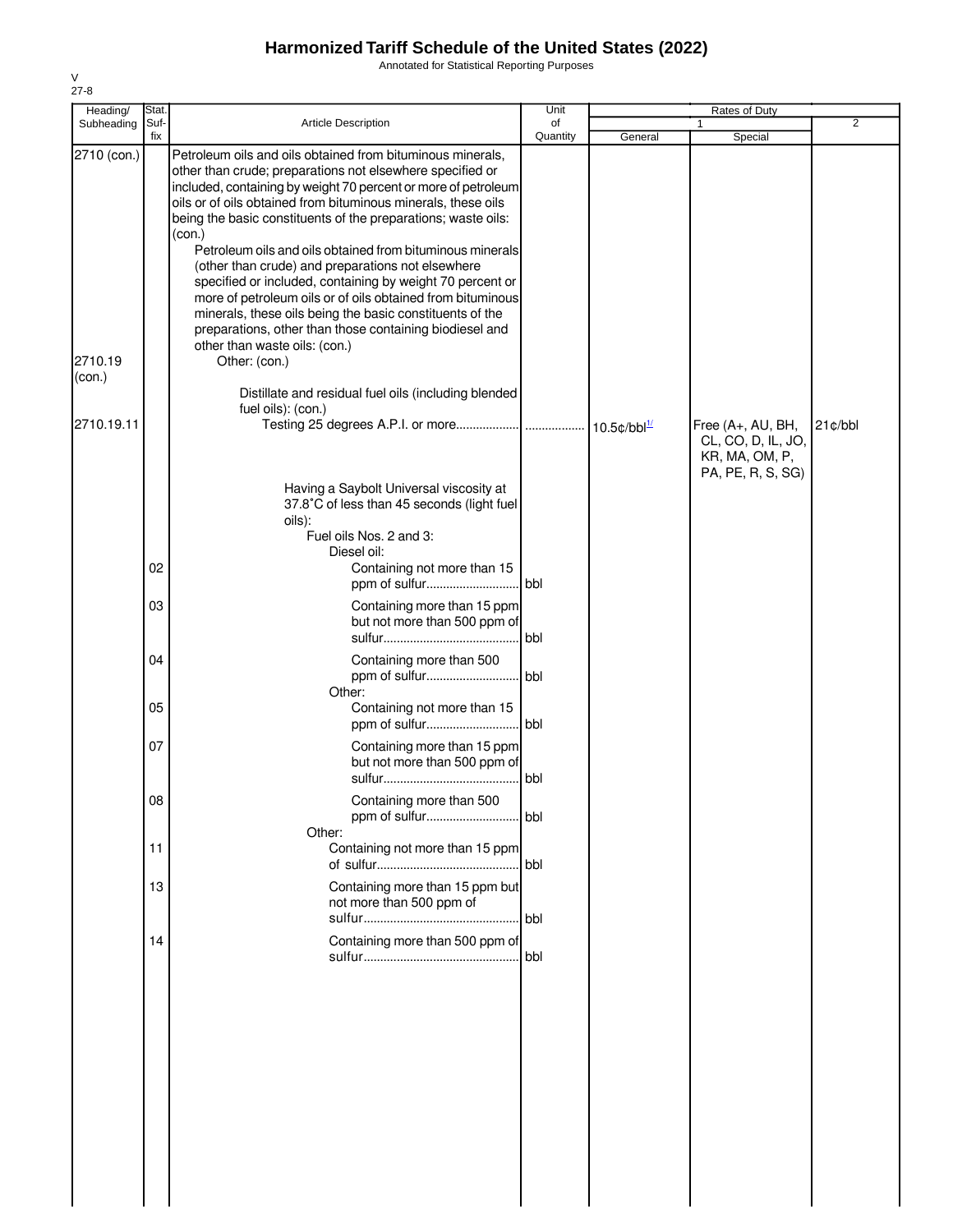Annotated for Statistical Reporting Purposes

| Heading/                         | Stat.       |                                                                                                                                                                                                                                                                                                                                                                                                                                                                                                                                                                                                                                                                                                                                                                                                                                           | Unit           |                             | Rates of Duty                                                                  |            |
|----------------------------------|-------------|-------------------------------------------------------------------------------------------------------------------------------------------------------------------------------------------------------------------------------------------------------------------------------------------------------------------------------------------------------------------------------------------------------------------------------------------------------------------------------------------------------------------------------------------------------------------------------------------------------------------------------------------------------------------------------------------------------------------------------------------------------------------------------------------------------------------------------------------|----------------|-----------------------------|--------------------------------------------------------------------------------|------------|
| Subheading                       | Suf-<br>fix | <b>Article Description</b>                                                                                                                                                                                                                                                                                                                                                                                                                                                                                                                                                                                                                                                                                                                                                                                                                | of<br>Quantity | General                     | Special                                                                        | 2          |
| 2710 (con.)<br>2710.19<br>(con.) |             | Petroleum oils and oils obtained from bituminous minerals,<br>other than crude; preparations not elsewhere specified or<br>included, containing by weight 70 percent or more of petroleum<br>oils or of oils obtained from bituminous minerals, these oils<br>being the basic constituents of the preparations; waste oils:<br>(con.)<br>Petroleum oils and oils obtained from bituminous minerals<br>(other than crude) and preparations not elsewhere<br>specified or included, containing by weight 70 percent or<br>more of petroleum oils or of oils obtained from bituminous<br>minerals, these oils being the basic constituents of the<br>preparations, other than those containing biodiesel and<br>other than waste oils: (con.)<br>Other: (con.)<br>Distillate and residual fuel oils (including blended<br>fuel oils): (con.) |                |                             |                                                                                |            |
| 2710.19.11<br>(con.)             |             | Testing 25 degrees A.P.I. or more (con.)<br>Having a Saybolt Universal viscosity at                                                                                                                                                                                                                                                                                                                                                                                                                                                                                                                                                                                                                                                                                                                                                       |                |                             |                                                                                |            |
|                                  | 15          | 37.8°C of 45 seconds or more but not more<br>than 125 seconds (No. 4-type fuel oils):<br>Containing not more than 500 ppm of                                                                                                                                                                                                                                                                                                                                                                                                                                                                                                                                                                                                                                                                                                              | bbl            |                             |                                                                                |            |
|                                  | 25          | Containing more than 500 ppm of                                                                                                                                                                                                                                                                                                                                                                                                                                                                                                                                                                                                                                                                                                                                                                                                           | bbl            |                             |                                                                                |            |
|                                  | 50          | Having a Saybolt Universal viscosity at<br>37.8°C of more than 125 seconds (heavy                                                                                                                                                                                                                                                                                                                                                                                                                                                                                                                                                                                                                                                                                                                                                         | l bbl          |                             |                                                                                |            |
| 2710.19.16                       | 00          |                                                                                                                                                                                                                                                                                                                                                                                                                                                                                                                                                                                                                                                                                                                                                                                                                                           | bbl            | $52.5$ ¢/bbl $^{1/2}$       | Free (A+, AU, BH,<br>CL, CO, D, IL, JO,<br>KR, MA, OM, P,<br>PA, PE, R, S, SG) | \$1.05/bbl |
| 2710.19.24                       | 00          | Kerosene (except kerosene-type jet fuel):                                                                                                                                                                                                                                                                                                                                                                                                                                                                                                                                                                                                                                                                                                                                                                                                 |                | bbl 52.5¢/bbl <sup>1/</sup> | Free (A+, AU, BH,<br>CL, CO, D, IL, JO,<br>KR, MA, OM, P,<br>PA, PE, R, S, SG) | \$1.05/bbl |
| 2710.19.25                       | 00          |                                                                                                                                                                                                                                                                                                                                                                                                                                                                                                                                                                                                                                                                                                                                                                                                                                           |                |                             | Free (A+, AU, BH,<br>CL, CO, D, IL, JO,<br>KR, MA, OM, P,<br>PA, PE, R, S, SG) | \$1.05/bbl |
| 2710.19.26 00                    |             | Kerosene (except kerosene-type jet fuel bbl 10.5¢/bbl <sup>1/2</sup>                                                                                                                                                                                                                                                                                                                                                                                                                                                                                                                                                                                                                                                                                                                                                                      |                |                             | Free (A+, AU, BH,<br>CL, CO, D, IL, JO,<br>KR, MA, OM, P,<br>PA, PE, R, S, SG) | $21$ ¢/bbl |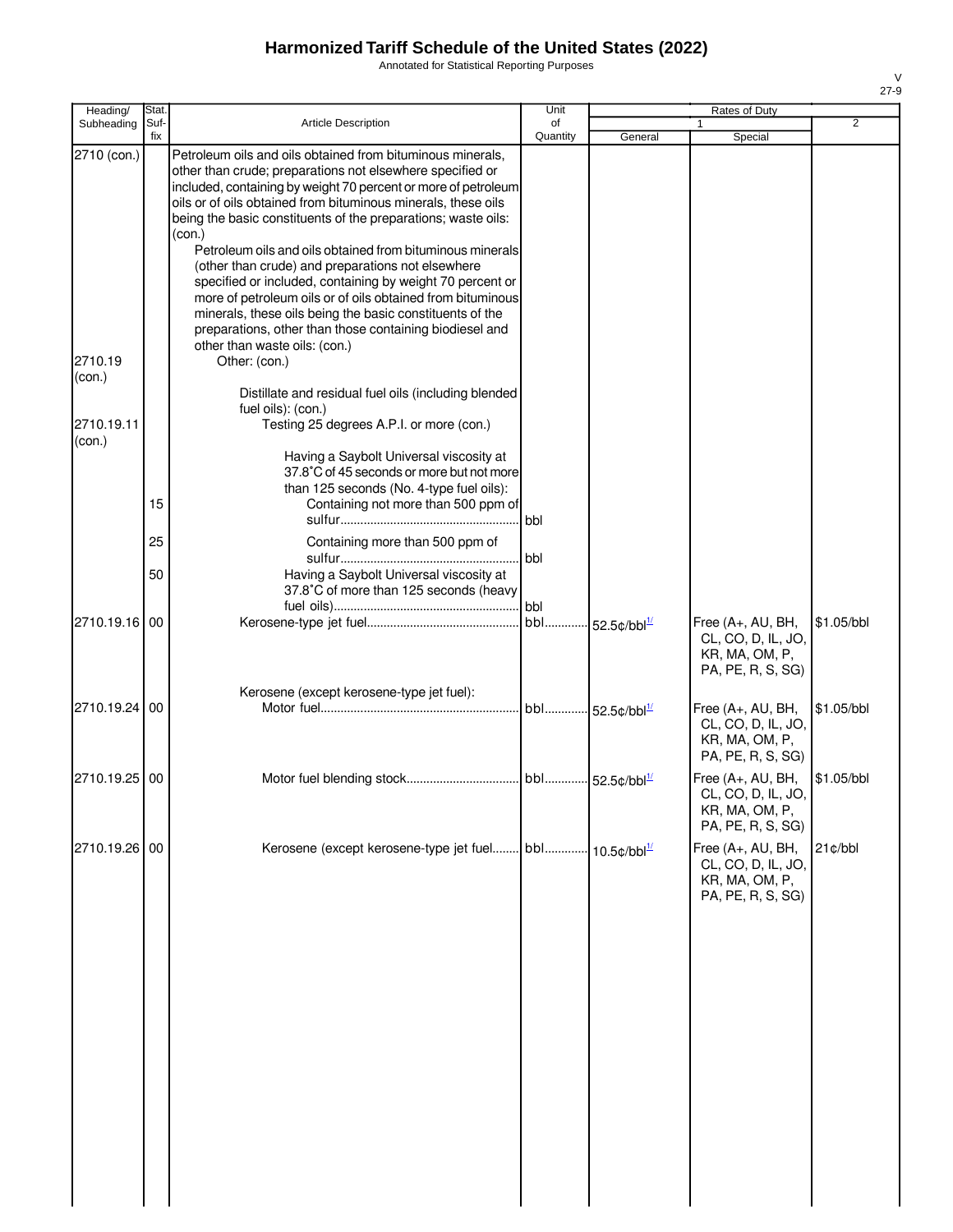Annotated for Statistical Reporting Purposes

| Heading/                         | Stat.       |                                                                                                                                                                                                                                                                                                                                                                                                                                                                                                                                                                                                                                                                                                                                                             | Unit           |                         | Rates of Duty                                                                     |                |
|----------------------------------|-------------|-------------------------------------------------------------------------------------------------------------------------------------------------------------------------------------------------------------------------------------------------------------------------------------------------------------------------------------------------------------------------------------------------------------------------------------------------------------------------------------------------------------------------------------------------------------------------------------------------------------------------------------------------------------------------------------------------------------------------------------------------------------|----------------|-------------------------|-----------------------------------------------------------------------------------|----------------|
| Subheading                       | Suf-<br>fix | <b>Article Description</b>                                                                                                                                                                                                                                                                                                                                                                                                                                                                                                                                                                                                                                                                                                                                  | of<br>Quantity | General                 | 1<br>Special                                                                      | $\overline{2}$ |
| 2710 (con.)<br>2710.19<br>(con.) |             | Petroleum oils and oils obtained from bituminous minerals,<br>other than crude; preparations not elsewhere specified or<br>included, containing by weight 70 percent or more of petroleum<br>oils or of oils obtained from bituminous minerals, these oils<br>being the basic constituents of the preparations; waste oils:<br>(con.)<br>Petroleum oils and oils obtained from bituminous minerals<br>(other than crude) and preparations not elsewhere<br>specified or included, containing by weight 70 percent or<br>more of petroleum oils or of oils obtained from bituminous<br>minerals, these oils being the basic constituents of the<br>preparations, other than those containing biodiesel and<br>other than waste oils: (con.)<br>Other: (con.) |                |                         |                                                                                   |                |
|                                  |             | Lubricating oils and greases, with or without                                                                                                                                                                                                                                                                                                                                                                                                                                                                                                                                                                                                                                                                                                               |                |                         |                                                                                   |                |
| 2710.19.30                       |             | additives:                                                                                                                                                                                                                                                                                                                                                                                                                                                                                                                                                                                                                                                                                                                                                  |                | $84¢/bbl^{\frac{5}{2}}$ | Free (A+, AU, BH,<br>CL, CO, D, IL, JO,<br>KR, MA, OM, P,                         | \$1.68/bbl     |
|                                  |             |                                                                                                                                                                                                                                                                                                                                                                                                                                                                                                                                                                                                                                                                                                                                                             |                |                         | PA, PE, R, S, SG)                                                                 |                |
|                                  | 10<br>20    | Aviation engine lubricating oils bbl<br>Automotive, diesel or marine engine                                                                                                                                                                                                                                                                                                                                                                                                                                                                                                                                                                                                                                                                                 |                |                         |                                                                                   |                |
|                                  | 30          | Turbine lubricating oil, including marine                                                                                                                                                                                                                                                                                                                                                                                                                                                                                                                                                                                                                                                                                                                   | bbl            |                         |                                                                                   |                |
|                                  | 40          |                                                                                                                                                                                                                                                                                                                                                                                                                                                                                                                                                                                                                                                                                                                                                             | bbl            |                         |                                                                                   |                |
|                                  | 50          |                                                                                                                                                                                                                                                                                                                                                                                                                                                                                                                                                                                                                                                                                                                                                             |                |                         |                                                                                   |                |
|                                  | 70          |                                                                                                                                                                                                                                                                                                                                                                                                                                                                                                                                                                                                                                                                                                                                                             |                |                         |                                                                                   |                |
|                                  | 80          |                                                                                                                                                                                                                                                                                                                                                                                                                                                                                                                                                                                                                                                                                                                                                             | bbl            |                         |                                                                                   |                |
| 2710.19.35                       | 00          | Greases:<br>Containing not over 10 percent by weight<br>of salts of fatty acids of animal (including<br>marine animal) or vegetable origin kg 5.8% <sup>5/</sup>                                                                                                                                                                                                                                                                                                                                                                                                                                                                                                                                                                                            |                |                         | Free (A, AU, BH, CL, 20%<br>CO, D, IL, JO, KR,<br>MA, OM, P, PA,<br>PE, R, S, SG) |                |
| 2710.19.40 00                    |             |                                                                                                                                                                                                                                                                                                                                                                                                                                                                                                                                                                                                                                                                                                                                                             |                |                         | CO, D, IL, JO, KR,<br>MA, OM, P, PA,<br>PE, R, S, SG)                             |                |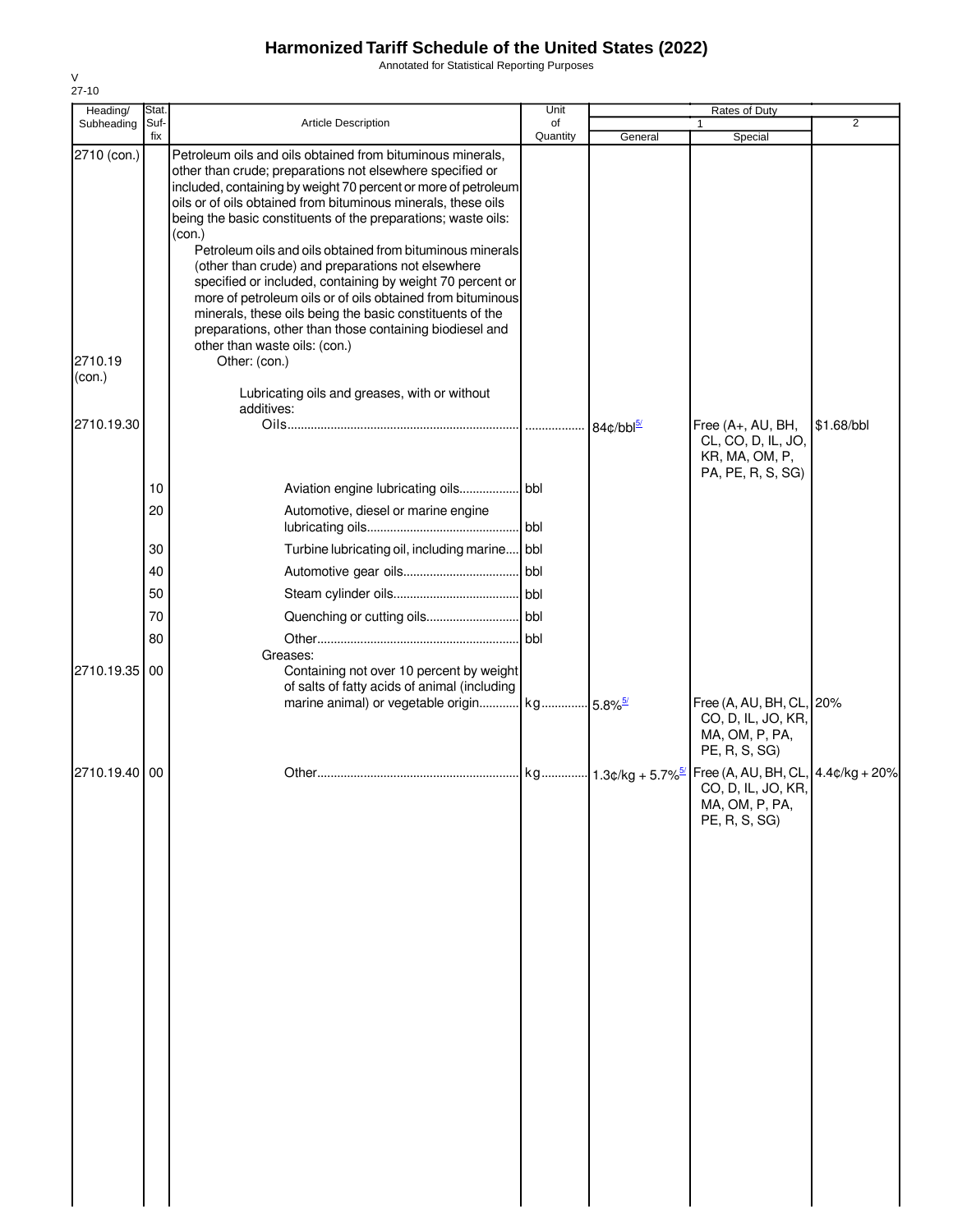Annotated for Statistical Reporting Purposes

| Heading/    | Stat.                |                                                                                                                                                                                                                                                                                                                                                                                                                    | Unit           |                                   | Rates of Duty                                                                  |                |
|-------------|----------------------|--------------------------------------------------------------------------------------------------------------------------------------------------------------------------------------------------------------------------------------------------------------------------------------------------------------------------------------------------------------------------------------------------------------------|----------------|-----------------------------------|--------------------------------------------------------------------------------|----------------|
| Subheading  | Suf-<br>fix          | Article Description                                                                                                                                                                                                                                                                                                                                                                                                | of<br>Quantity | General                           | Special                                                                        | $\overline{2}$ |
| 2710 (con.) |                      | Petroleum oils and oils obtained from bituminous minerals,<br>other than crude; preparations not elsewhere specified or<br>included, containing by weight 70 percent or more of petroleum<br>oils or of oils obtained from bituminous minerals, these oils<br>being the basic constituents of the preparations; waste oils:<br>(con.)                                                                              |                |                                   |                                                                                |                |
| 2710.19     |                      | Petroleum oils and oils obtained from bituminous minerals<br>(other than crude) and preparations not elsewhere<br>specified or included, containing by weight 70 percent or<br>more of petroleum oils or of oils obtained from bituminous<br>minerals, these oils being the basic constituents of the<br>preparations, other than those containing biodiesel and<br>other than waste oils: (con.)<br>Other: (con.) |                |                                   |                                                                                |                |
| (con.)      |                      |                                                                                                                                                                                                                                                                                                                                                                                                                    |                |                                   |                                                                                |                |
| 2710.19.45  |                      | Other:<br>Mixtures of hydrocarbons not elsewhere<br>specified or included, which contain by weight<br>not over 50 percent of any single hydrocarbon                                                                                                                                                                                                                                                                |                | $10.5 \text{c/bbl}^{\frac{1}{2}}$ | Free (A+, AU, BH,                                                              | $21$ ¢/bbl     |
|             |                      | White mineral oil:                                                                                                                                                                                                                                                                                                                                                                                                 |                |                                   | CL, CO, D, IL, JO,<br>KR, MA, OM, P,<br>PA, PE, R, S, SG)                      |                |
|             | 30<br>40<br>45<br>90 |                                                                                                                                                                                                                                                                                                                                                                                                                    | bbl            |                                   |                                                                                |                |
| 2710.19.90  | 00                   |                                                                                                                                                                                                                                                                                                                                                                                                                    | kg<br>liters   | $7\%$ <sup>6/</sup>               | Free (A+, AU, BH,<br>CL, CO, D, E, IL,<br>JO, KR, MA, OM,<br>P, PA, PE, S, SG) | 25%            |
|             |                      |                                                                                                                                                                                                                                                                                                                                                                                                                    |                |                                   |                                                                                |                |
|             |                      |                                                                                                                                                                                                                                                                                                                                                                                                                    |                |                                   |                                                                                |                |
|             |                      |                                                                                                                                                                                                                                                                                                                                                                                                                    |                |                                   |                                                                                |                |
|             |                      |                                                                                                                                                                                                                                                                                                                                                                                                                    |                |                                   |                                                                                |                |
|             |                      |                                                                                                                                                                                                                                                                                                                                                                                                                    |                |                                   |                                                                                |                |
|             |                      |                                                                                                                                                                                                                                                                                                                                                                                                                    |                |                                   |                                                                                |                |
|             |                      |                                                                                                                                                                                                                                                                                                                                                                                                                    |                |                                   |                                                                                |                |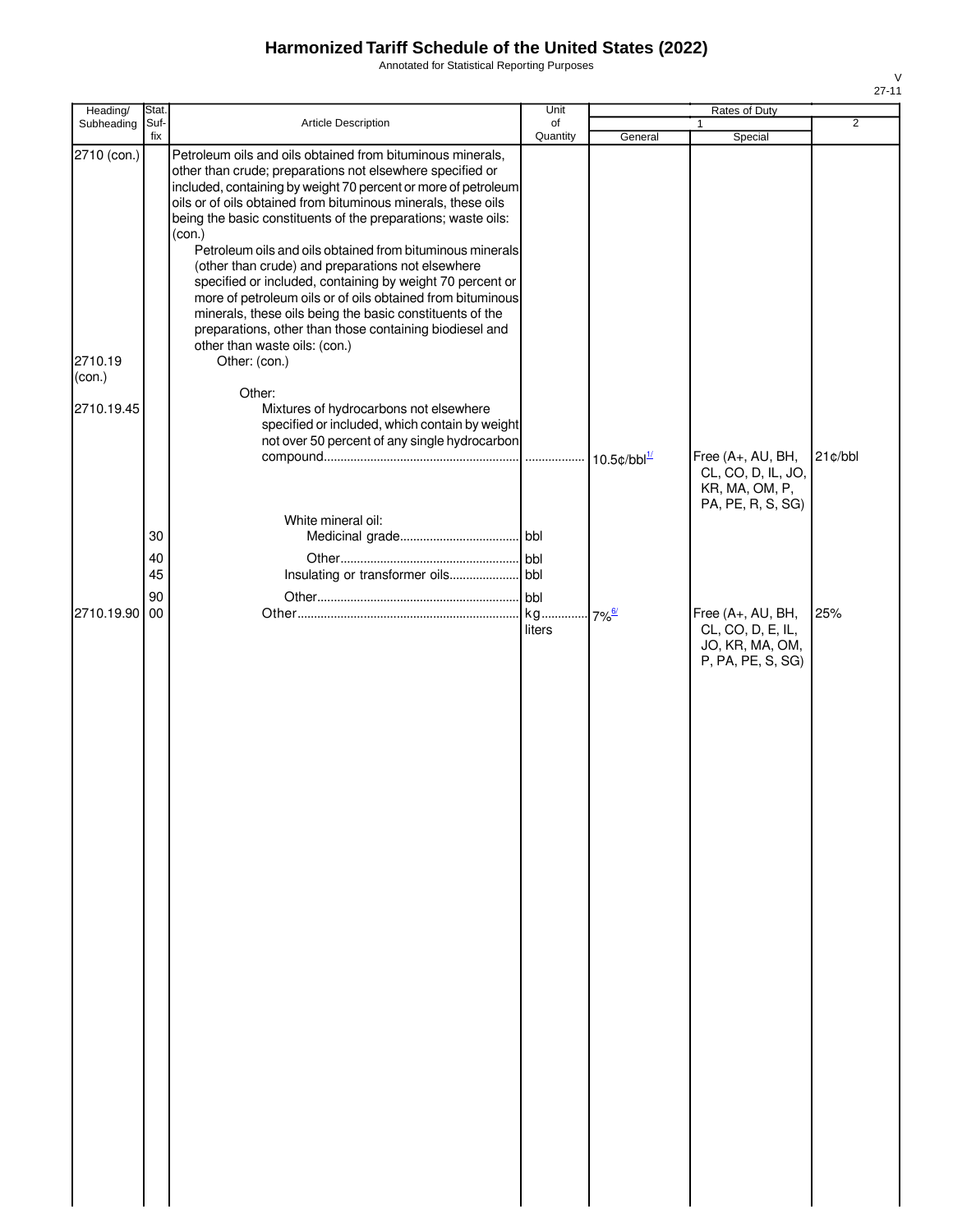Annotated for Statistical Reporting Purposes

| Heading/               | Stat.       |                                                                                                                                                                                                                                                                                                                                                                                                                                                                                                                                                                                                                                                                                                                                                                          | Unit           |                       | Rates of Duty                                                                  |                |
|------------------------|-------------|--------------------------------------------------------------------------------------------------------------------------------------------------------------------------------------------------------------------------------------------------------------------------------------------------------------------------------------------------------------------------------------------------------------------------------------------------------------------------------------------------------------------------------------------------------------------------------------------------------------------------------------------------------------------------------------------------------------------------------------------------------------------------|----------------|-----------------------|--------------------------------------------------------------------------------|----------------|
| Subheading             | Suf-<br>fix | Article Description                                                                                                                                                                                                                                                                                                                                                                                                                                                                                                                                                                                                                                                                                                                                                      | of<br>Quantity | General               | Special                                                                        | $\overline{2}$ |
| 2710 (con.)<br>2710.20 |             | Petroleum oils and oils obtained from bituminous minerals,<br>other than crude; preparations not elsewhere specified or<br>included, containing by weight 70 percent or more of petroleum<br>oils or of oils obtained from bituminous minerals, these oils<br>being the basic constituents of the preparations; waste oils:<br>(con.)<br>Petroleum oils and oils obtained from bituminous minerals<br>(other than crude) and preparations not elsewhere<br>specified or included containing by weight 70 percent or<br>more of petroleum oils or of oils obtained from bituminous<br>minerals, these oils being the basic constituents of the<br>preparations, containing biodiesel, other than waste oils:<br>Distillate and residual fuel oils (including blended fuel |                |                       |                                                                                |                |
|                        |             | oils):                                                                                                                                                                                                                                                                                                                                                                                                                                                                                                                                                                                                                                                                                                                                                                   |                |                       |                                                                                |                |
| 2710.20.05             | 10          | Having a Saybolt Universal viscosity at 37.8°C<br>of 45 seconds or more but not more than 125                                                                                                                                                                                                                                                                                                                                                                                                                                                                                                                                                                                                                                                                            |                | $5.25$ ¢/bbl $^{1/2}$ | Free (A+, AU, BH,<br>CL, CO, D, IL, JO,<br>KR, MA, OM, P,<br>PA, PE, R, S, SG) | $21$ ¢/bbl     |
|                        | 20          | Having a Saybolt Universal viscosity at 37.8°C                                                                                                                                                                                                                                                                                                                                                                                                                                                                                                                                                                                                                                                                                                                           |                |                       |                                                                                |                |
|                        | 50          | of more than 125 seconds (heavy fuel oils) bbl                                                                                                                                                                                                                                                                                                                                                                                                                                                                                                                                                                                                                                                                                                                           | bbl            |                       |                                                                                |                |
|                        |             |                                                                                                                                                                                                                                                                                                                                                                                                                                                                                                                                                                                                                                                                                                                                                                          |                |                       |                                                                                |                |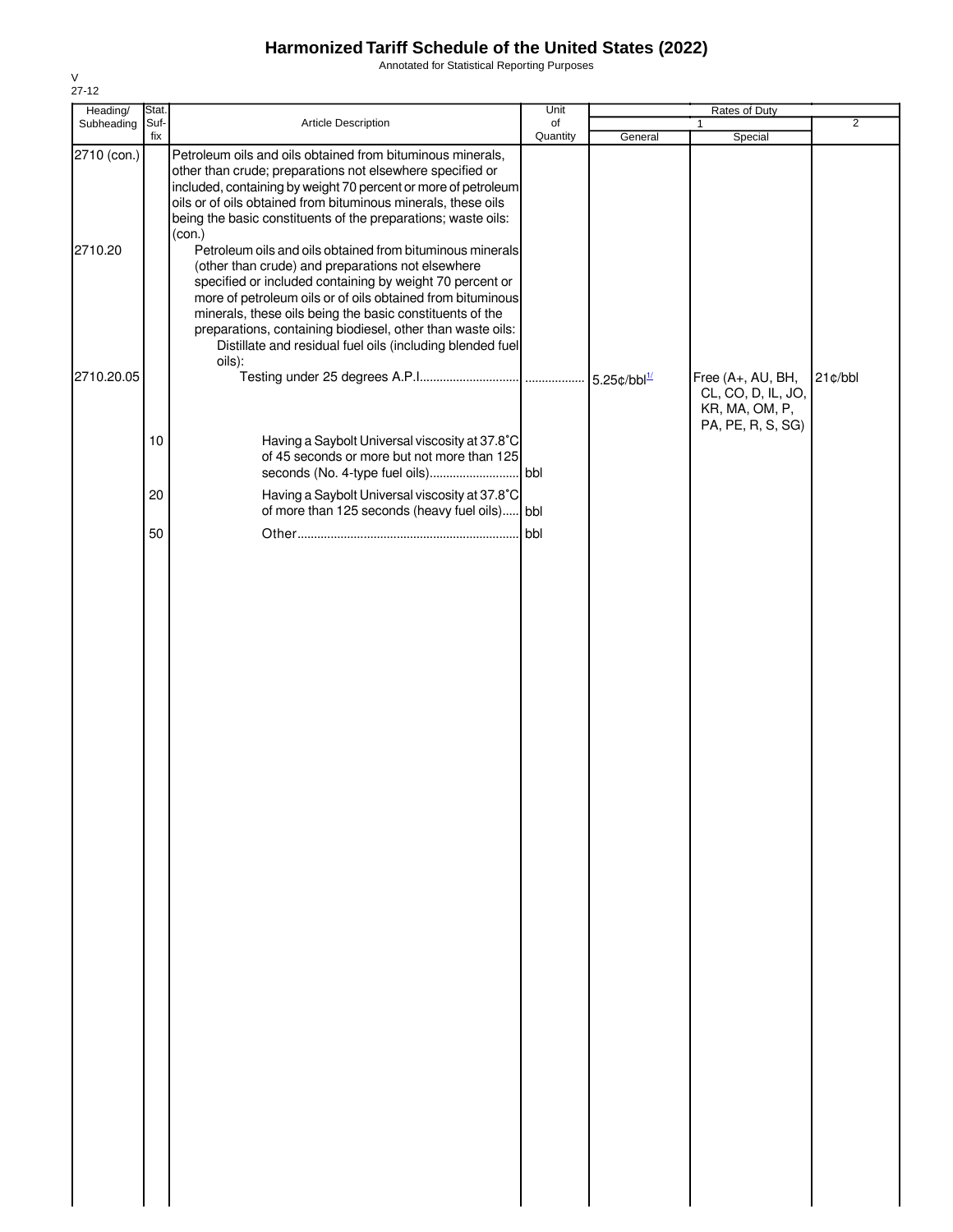Annotated for Statistical Reporting Purposes

| Heading/                         | Stat.          |                                                                                                                                                                                                                                                                                                                                                                                                                                                                                                                     | Unit           |         | Rates of Duty                           |            |
|----------------------------------|----------------|---------------------------------------------------------------------------------------------------------------------------------------------------------------------------------------------------------------------------------------------------------------------------------------------------------------------------------------------------------------------------------------------------------------------------------------------------------------------------------------------------------------------|----------------|---------|-----------------------------------------|------------|
| Subheading                       | Suf-<br>fix    | <b>Article Description</b>                                                                                                                                                                                                                                                                                                                                                                                                                                                                                          | of<br>Quantity | General | Special                                 | 2          |
| 2710 (con.)<br>2710.20<br>(con.) |                | Petroleum oils and oils obtained from bituminous minerals,<br>other than crude; preparations not elsewhere specified or<br>included, containing by weight 70 percent or more of petroleum<br>oils or of oils obtained from bituminous minerals, these oils<br>being the basic constituents of the preparations; waste oils:<br>(con.)<br>Petroleum oils and oils obtained from bituminous minerals<br>(other than crude) and preparations not elsewhere<br>specified or included containing by weight 70 percent or |                |         |                                         |            |
| 2710.20.10                       |                | more of petroleum oils or of oils obtained from bituminous<br>minerals, these oils being the basic constituents of the<br>preparations, containing biodiesel, other than waste oils:<br>(con.)<br>Distillate and residual fuel oils (including blended fuel<br>oils): (con.)                                                                                                                                                                                                                                        |                |         | Free (A+, AU, BH,<br>CL, CO, D, IL, JO, | $21$ ¢/bbl |
|                                  | 02             | Having a Saybolt Universal viscosity at 37.8°C<br>of less than 45 seconds (light fuel oils):<br>Fuel oils Nos. 2 and 3:<br>Diesel oil:<br>Containing not more than 15 ppm                                                                                                                                                                                                                                                                                                                                           | l bbl          |         | KR, MA, OM, P,<br>PA, PE, R, S, SG)     |            |
|                                  | 03             | Containing more than 15 ppm but<br>not more than 500 ppm of                                                                                                                                                                                                                                                                                                                                                                                                                                                         | bbl            |         |                                         |            |
|                                  | 04             | Containing more than 500 ppm of                                                                                                                                                                                                                                                                                                                                                                                                                                                                                     | <b>I</b> bbl   |         |                                         |            |
|                                  | 05             | Other:<br>Containing not more than 15 ppm                                                                                                                                                                                                                                                                                                                                                                                                                                                                           | l bbl.         |         |                                         |            |
|                                  | 07             | Containing more than 15 ppm but<br>not more than 500 ppm of                                                                                                                                                                                                                                                                                                                                                                                                                                                         | bbl            |         |                                         |            |
|                                  | 08             | Containing more than 500 ppm of                                                                                                                                                                                                                                                                                                                                                                                                                                                                                     | <b>bbl</b>     |         |                                         |            |
|                                  | 11             | Other:<br>Containing not more than 15 ppm of                                                                                                                                                                                                                                                                                                                                                                                                                                                                        | <b>I</b> bbl   |         |                                         |            |
|                                  | 13             | Containing more than 15 ppm but not<br>more than 500 ppm of sulfur bbl                                                                                                                                                                                                                                                                                                                                                                                                                                              |                |         |                                         |            |
|                                  | 14             | Containing more than 500 ppm of<br>Having a Saybolt Universal viscosity at 37.8°C<br>of 45 seconds or more but not more than 125<br>seconds (No. 4-type fuel oils):                                                                                                                                                                                                                                                                                                                                                 | bbl            |         |                                         |            |
|                                  | 15<br>25<br>50 | Containing not more than 500 ppm of<br>Containing more than 500 ppm of sulfur bbl<br>Having a Saybolt Universal viscosity at 37.8°C<br>of more than 125 seconds (heavy fuel oils) bbl                                                                                                                                                                                                                                                                                                                               | bbl            |         |                                         |            |
|                                  |                |                                                                                                                                                                                                                                                                                                                                                                                                                                                                                                                     |                |         |                                         |            |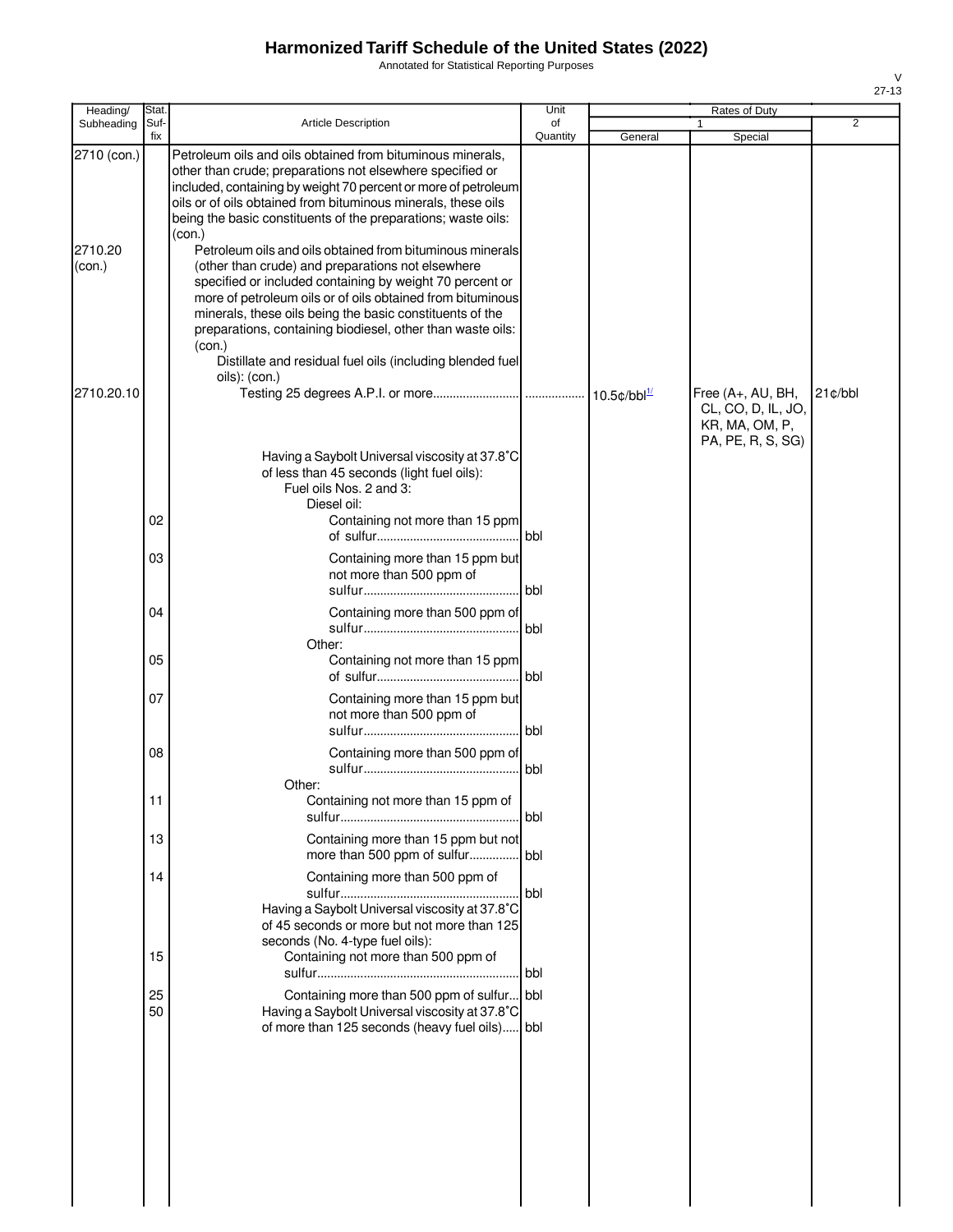Annotated for Statistical Reporting Purposes

| Heading/          | Stat.       |                                                                                                                                                                                                                                                                                                                                                                              | Unit           |                             | Rates of Duty                                                                  |                |
|-------------------|-------------|------------------------------------------------------------------------------------------------------------------------------------------------------------------------------------------------------------------------------------------------------------------------------------------------------------------------------------------------------------------------------|----------------|-----------------------------|--------------------------------------------------------------------------------|----------------|
| Subheading        | Suf-<br>fix | Article Description                                                                                                                                                                                                                                                                                                                                                          | of<br>Quantity | General                     | 1<br>Special                                                                   | $\overline{2}$ |
| 2710 (con.)       |             | Petroleum oils and oils obtained from bituminous minerals,<br>other than crude; preparations not elsewhere specified or<br>included, containing by weight 70 percent or more of petroleum<br>oils or of oils obtained from bituminous minerals, these oils<br>being the basic constituents of the preparations; waste oils:<br>(con.)                                        |                |                             |                                                                                |                |
| 2710.20<br>(con.) |             | Petroleum oils and oils obtained from bituminous minerals<br>(other than crude) and preparations not elsewhere<br>specified or included containing by weight 70 percent or<br>more of petroleum oils or of oils obtained from bituminous<br>minerals, these oils being the basic constituents of the<br>preparations, containing biodiesel, other than waste oils:<br>(con.) |                |                             |                                                                                |                |
| 2710.20.15 00     |             | Kerosene-type jet fuel, motor fuel or motor fuel blending                                                                                                                                                                                                                                                                                                                    | bbl            | $-52.5$ ¢/bbl $^{1/2}$      | Free (A+, AU, BH,<br>CL, CO, D, IL, JO,<br>KR, MA, OM, P,<br>PA, PE, R, S, SG) | \$1.05/bbl     |
| 2710.20.25        | 00          | Kerosene (except kerosene-type jet fuel, motor fuel or                                                                                                                                                                                                                                                                                                                       |                | bbl 10.5¢/bbl <sup>1/</sup> | Free (A+, AU, BH,<br>CL, CO, D, IL, JO,<br>KR, MA, OM, P,<br>PA, PE, R, S, SG) | $21$ ¢/bbl     |
| 2710.91.00 00     |             | Waste oils:<br>Containing polychlorinated biphenyls (PCBs),<br>polychlorinated terphenyls (PCTs) or polybrominated                                                                                                                                                                                                                                                           |                | bbl 10.5¢/bbl <sup>2/</sup> | Free (A+, AU, BH,                                                              | 21¢/bbl        |
|                   |             |                                                                                                                                                                                                                                                                                                                                                                              |                |                             | CL, CO, D, IL, JO,<br>KR, MA, OM, P,<br>PA, PE, R, S, SG)                      |                |
|                   |             |                                                                                                                                                                                                                                                                                                                                                                              |                |                             |                                                                                |                |
|                   |             |                                                                                                                                                                                                                                                                                                                                                                              |                |                             |                                                                                |                |
|                   |             |                                                                                                                                                                                                                                                                                                                                                                              |                |                             |                                                                                |                |
|                   |             |                                                                                                                                                                                                                                                                                                                                                                              |                |                             |                                                                                |                |
|                   |             |                                                                                                                                                                                                                                                                                                                                                                              |                |                             |                                                                                |                |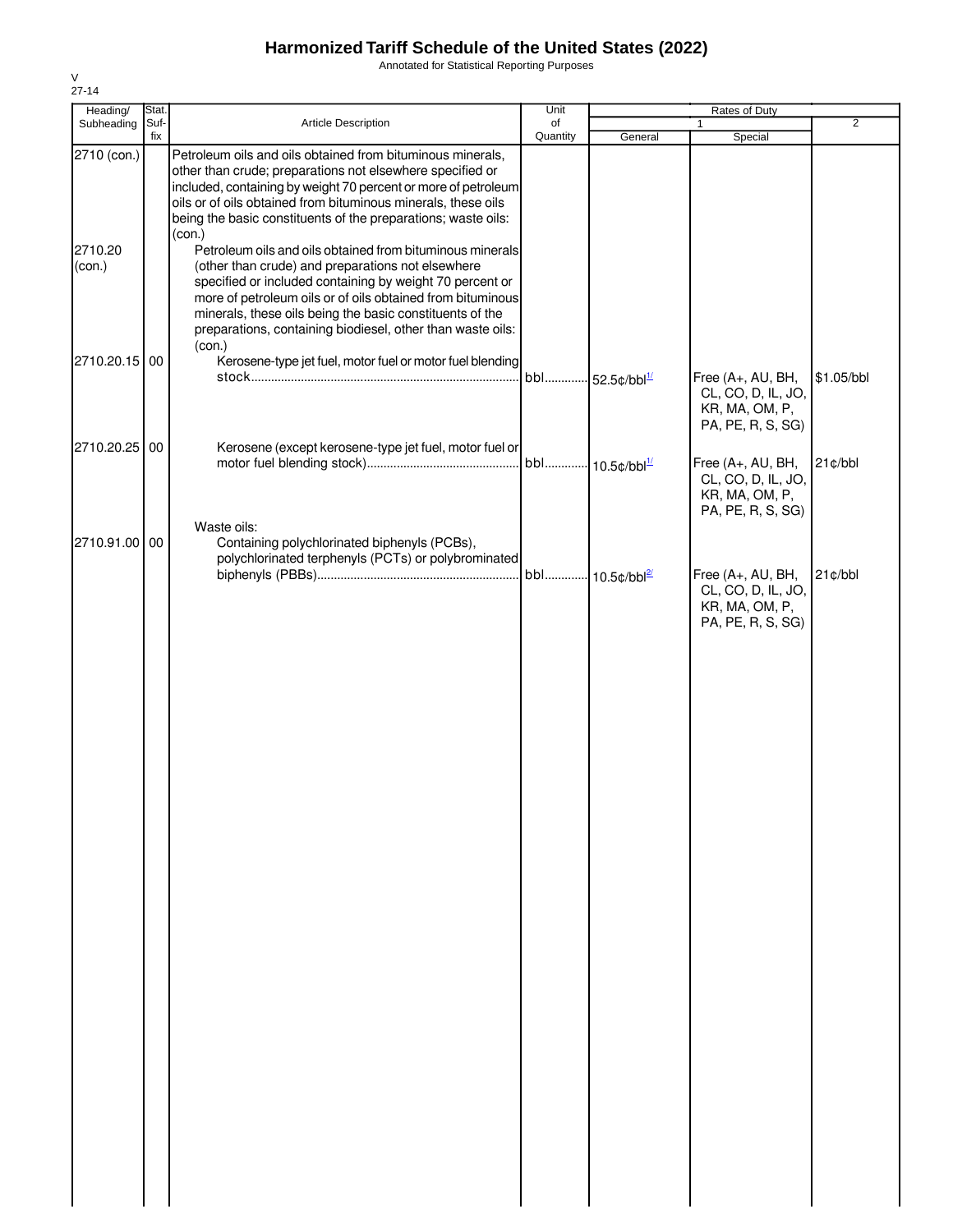Annotated for Statistical Reporting Purposes

| Heading/      | <b>Stat</b> |                                                                                                                                                                                                                                                                                                                                       | Unit                        |                                 | Rates of Duty                                                                                                  |            |
|---------------|-------------|---------------------------------------------------------------------------------------------------------------------------------------------------------------------------------------------------------------------------------------------------------------------------------------------------------------------------------------|-----------------------------|---------------------------------|----------------------------------------------------------------------------------------------------------------|------------|
| Subheading    | Suf-<br>fix | <b>Article Description</b>                                                                                                                                                                                                                                                                                                            | of<br>Quantity              | General                         | 1<br>Special                                                                                                   | 2          |
| 2710 (con.)   |             | Petroleum oils and oils obtained from bituminous minerals,<br>other than crude; preparations not elsewhere specified or<br>included, containing by weight 70 percent or more of petroleum<br>oils or of oils obtained from bituminous minerals, these oils<br>being the basic constituents of the preparations; waste oils:<br>(con.) |                             |                                 |                                                                                                                |            |
| 2710.99       |             | Waste oils: (con.)<br>Other:<br>Wastes of distillate and residual fuel oils (whether<br>or not blended):                                                                                                                                                                                                                              |                             |                                 |                                                                                                                |            |
| 2710.99.05 00 |             |                                                                                                                                                                                                                                                                                                                                       |                             |                                 | Free (A+, AU, BH,<br>CL, CO, D, IL, JO,<br>KR, MA, OM, P,<br>PA, PE, R, S, SG)                                 | $21$ ¢/bbl |
| 2710.99.10 00 |             |                                                                                                                                                                                                                                                                                                                                       |                             |                                 | Free (A+, AU, BH,<br>CL, CO, D, IL, JO,<br>KR, MA, OM, P,<br>PA, PE, R, S, SG)                                 | 21¢/bbl    |
| 2710.99.16 00 |             | Wastes of motor fuel or of motor fuel blending                                                                                                                                                                                                                                                                                        | bbl 52.5¢/bbl <sup>2/</sup> |                                 | Free (A+, AU, BH,<br>CL, CO, D, IL, JO,<br>KR, MA, OM, P,<br>PA, PE, R, S, SG)                                 | \$1.05/bbl |
| 2710.99.21 00 |             |                                                                                                                                                                                                                                                                                                                                       |                             |                                 | Free (A+, AU, BH,<br>CL, CO, D, IL, JO,<br>KR, MA, OM, P,<br>PA, PE, R, S, SG)                                 | 21¢/bbl    |
| 2710.99.31 00 |             | Wastes of lubricating oils and greases (whether<br>or not containing additives):                                                                                                                                                                                                                                                      |                             |                                 | Free $(A+, AU, BH,$<br>CL, CO, D, IL, JO,<br>KR, MA, OM, P,<br>PA, PE, R, S, SG)                               | \$1.68/bbl |
| 2710.99.32 00 |             | Of greases:<br>Containing not over 10 percent by weight<br>of salts of fatty acids of animal (including<br>marine animal) or vegetable origin kg 5.8% <sup>2/</sup>                                                                                                                                                                   |                             |                                 | Free (A, AU, BH, CL, 20%<br>CO, D, IL, JO, KR,<br>MA, OM, P, PA,                                               |            |
| 2710.99.39 00 |             |                                                                                                                                                                                                                                                                                                                                       |                             | kg 1.3¢/kg + 5.7% <sup>2/</sup> | PE, R, S, SG)<br>Free (A, AU, BH, CL, $4.4¢/kg + 20%$<br>CO, D, IL, JO, KR,<br>MA, OM, P, PA,<br>PE, R, S, SG) |            |
|               |             |                                                                                                                                                                                                                                                                                                                                       |                             |                                 |                                                                                                                |            |
|               |             |                                                                                                                                                                                                                                                                                                                                       |                             |                                 |                                                                                                                |            |
|               |             |                                                                                                                                                                                                                                                                                                                                       |                             |                                 |                                                                                                                |            |
|               |             |                                                                                                                                                                                                                                                                                                                                       |                             |                                 |                                                                                                                |            |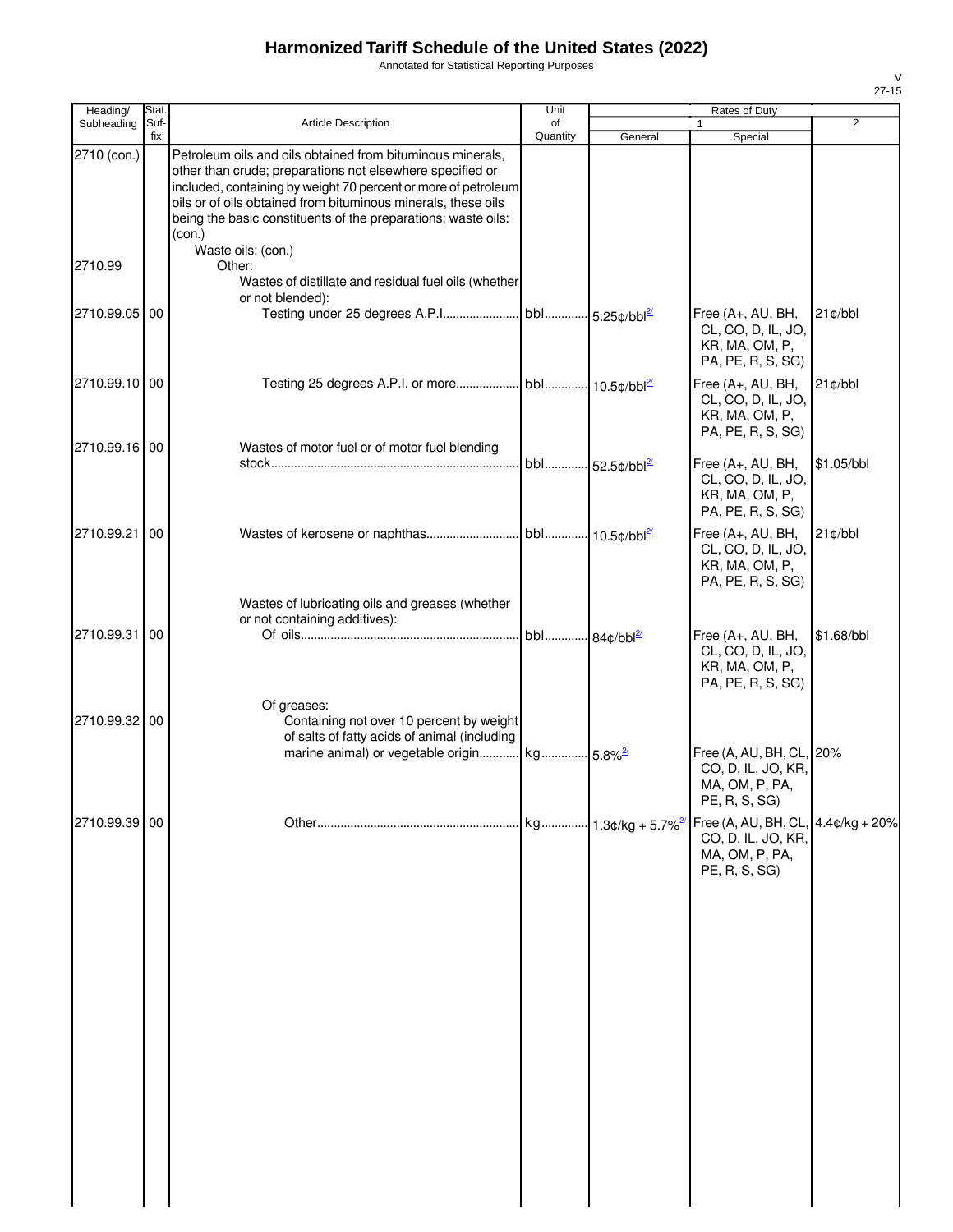Annotated for Statistical Reporting Purposes

| Heading/          | Stat.       |                                                                                                                                                                                                                                                                                                                                       | Unit           | Rates of Duty                   |                                                                                |                |
|-------------------|-------------|---------------------------------------------------------------------------------------------------------------------------------------------------------------------------------------------------------------------------------------------------------------------------------------------------------------------------------------|----------------|---------------------------------|--------------------------------------------------------------------------------|----------------|
| Subheading        | Suf-<br>fix | Article Description                                                                                                                                                                                                                                                                                                                   | of<br>Quantity | General                         | 1<br>Special                                                                   | $\overline{2}$ |
| 2710 (con.)       |             | Petroleum oils and oils obtained from bituminous minerals,<br>other than crude; preparations not elsewhere specified or<br>included, containing by weight 70 percent or more of petroleum<br>oils or of oils obtained from bituminous minerals, these oils<br>being the basic constituents of the preparations; waste oils:<br>(con.) |                |                                 |                                                                                |                |
| 2710.99<br>(con.) |             | Waste oils: (con.)<br>Other: (con.)                                                                                                                                                                                                                                                                                                   |                |                                 |                                                                                |                |
| 2710.99.45 00     |             | Other:<br>Mixtures of hydrocarbons not elsewhere<br>specified or included, which contain not over<br>50 percent of any single hydrocarbon                                                                                                                                                                                             | bbl            | $\cdot$ 10.5¢/bbl <sup>2/</sup> | Free (A+, AU, BH,<br>CL, CO, D, IL, JO,<br>KR, MA, OM, P,<br>PA, PE, R, S, SG) | $21$ ¢/bbl     |
| 2710.99.90 00     |             |                                                                                                                                                                                                                                                                                                                                       | kg<br>liters   | $.7\%$ <sup>2/</sup>            | Free (A+, AU, BH,<br>CL, CO, D, E, IL,<br>JO, KR, MA, OM,<br>P, PA, PE, S, SG) | 25%            |
|                   |             |                                                                                                                                                                                                                                                                                                                                       |                |                                 |                                                                                |                |
|                   |             |                                                                                                                                                                                                                                                                                                                                       |                |                                 |                                                                                |                |
|                   |             |                                                                                                                                                                                                                                                                                                                                       |                |                                 |                                                                                |                |
|                   |             |                                                                                                                                                                                                                                                                                                                                       |                |                                 |                                                                                |                |
|                   |             |                                                                                                                                                                                                                                                                                                                                       |                |                                 |                                                                                |                |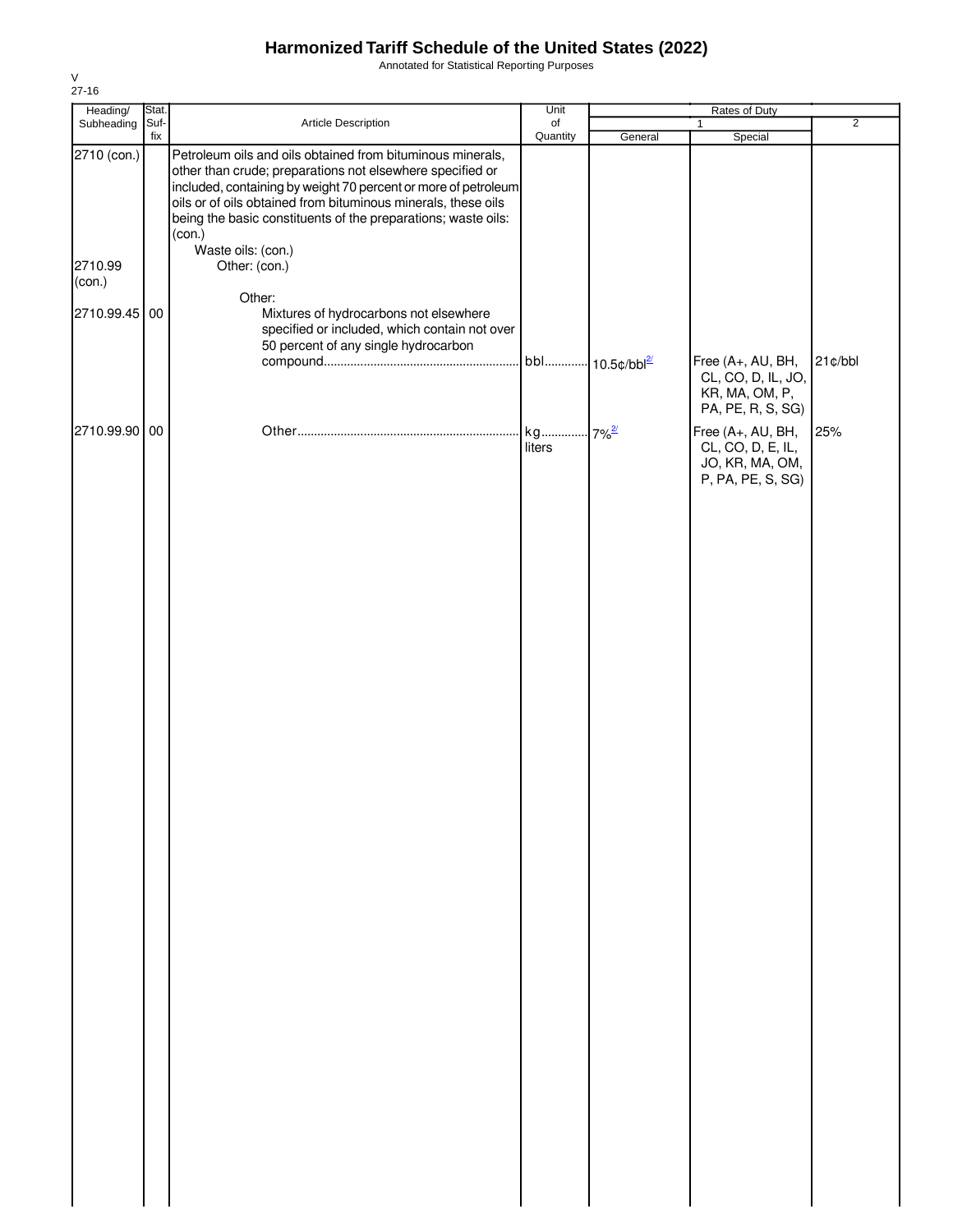Annotated for Statistical Reporting Purposes

| Heading/      | Stat.       |                                                                                                                                                                                                                                    | Unit                  |                    | Rates of Duty |         |
|---------------|-------------|------------------------------------------------------------------------------------------------------------------------------------------------------------------------------------------------------------------------------------|-----------------------|--------------------|---------------|---------|
| Subheading    | Suf-<br>fix | <b>Article Description</b>                                                                                                                                                                                                         | οf<br>Quantity        | General            | Special       | 2       |
| 2711          |             | Petroleum gases and other gaseous hydrocarbons:                                                                                                                                                                                    |                       |                    |               |         |
|               |             | Liquefied:                                                                                                                                                                                                                         |                       |                    |               | Free    |
| 2711.11.00 00 |             |                                                                                                                                                                                                                                    |                       |                    |               |         |
| 2711.12.00    |             |                                                                                                                                                                                                                                    |                       | Free <sup>1/</sup> |               | Free    |
|               | 10          | Propane with a minimum purity of 90 liquid volume                                                                                                                                                                                  |                       |                    |               |         |
|               | 20          |                                                                                                                                                                                                                                    |                       |                    |               |         |
| 2711.13.00    |             |                                                                                                                                                                                                                                    | $m3$ .                | Free <sup>1/</sup> |               | Free    |
|               | 10          | Butanes with a purity of 90 liquid volume percent<br>or more, but less than 95 liquid volume percent $\vert m^3 \vert$                                                                                                             |                       |                    |               |         |
|               | 20          |                                                                                                                                                                                                                                    | $\mathsf{Im}^3$       |                    |               |         |
| 2711.14.00    |             | Ethylene, propylene, butylene and butadiene                                                                                                                                                                                        |                       | Free <sup>1/</sup> |               | Free    |
|               | 10          |                                                                                                                                                                                                                                    |                       |                    |               |         |
|               | 20          |                                                                                                                                                                                                                                    |                       |                    |               |         |
|               | 30          |                                                                                                                                                                                                                                    |                       |                    |               |         |
|               | 40          |                                                                                                                                                                                                                                    |                       |                    |               |         |
| 2711.19.00    |             |                                                                                                                                                                                                                                    |                       | Free <sup>1/</sup> |               | Free    |
|               | 10          |                                                                                                                                                                                                                                    |                       |                    |               |         |
|               | 20          |                                                                                                                                                                                                                                    |                       |                    |               |         |
|               |             | In gaseous state:                                                                                                                                                                                                                  |                       |                    |               | Free    |
| 2711.21.00 00 |             |                                                                                                                                                                                                                                    |                       |                    |               |         |
| 2711.29.00    |             |                                                                                                                                                                                                                                    |                       |                    |               | Free    |
|               | 10          | Propane:<br>Propane with a minimum purity of 90 liquid                                                                                                                                                                             |                       |                    |               |         |
|               |             |                                                                                                                                                                                                                                    | <b>kg</b>             |                    |               |         |
|               | 15          |                                                                                                                                                                                                                                    | kg                    |                    |               |         |
|               |             | Butanes:                                                                                                                                                                                                                           |                       |                    |               |         |
|               | 20          | Butanes with a purity of 90 liquid volume<br>percent or more, but less than 95 liquid volume                                                                                                                                       |                       |                    |               |         |
|               | 25          |                                                                                                                                                                                                                                    | .lka                  |                    |               |         |
|               | 60          |                                                                                                                                                                                                                                    | .lkg                  |                    |               |         |
| 2712          |             | Petroleum jelly; paraffin wax, microcrystalline petroleum wax,<br>slack wax, ozokerite, lignite wax, peat wax, other mineral waxes<br>and similar products obtained by synthesis or by other<br>processes, whether or not colored: |                       |                    |               |         |
| 2712.10.00 00 |             |                                                                                                                                                                                                                                    |                       |                    |               | Free    |
| 2712.20.00 00 |             | Paraffin wax containing by weight less than 0.75 percent                                                                                                                                                                           |                       |                    |               |         |
|               |             |                                                                                                                                                                                                                                    | kg Free <sup>21</sup> |                    |               | 2.2¢/kg |
| 2712.90       |             | Other:                                                                                                                                                                                                                             |                       |                    |               |         |
| 2712.90.10 00 |             |                                                                                                                                                                                                                                    |                       |                    |               | Free    |
| 2712.90.20 00 |             |                                                                                                                                                                                                                                    |                       |                    |               | 2.2¢/kg |
|               |             |                                                                                                                                                                                                                                    |                       |                    |               |         |
|               |             |                                                                                                                                                                                                                                    |                       |                    |               |         |
|               |             |                                                                                                                                                                                                                                    |                       |                    |               |         |
|               |             |                                                                                                                                                                                                                                    |                       |                    |               |         |
|               |             |                                                                                                                                                                                                                                    |                       |                    |               |         |
|               |             |                                                                                                                                                                                                                                    |                       |                    |               |         |
|               |             |                                                                                                                                                                                                                                    |                       |                    |               |         |
|               |             |                                                                                                                                                                                                                                    |                       |                    |               |         |
|               |             |                                                                                                                                                                                                                                    |                       |                    |               |         |
|               |             |                                                                                                                                                                                                                                    |                       |                    |               |         |
|               |             |                                                                                                                                                                                                                                    |                       |                    |               |         |
|               |             |                                                                                                                                                                                                                                    |                       |                    |               |         |
|               |             |                                                                                                                                                                                                                                    |                       |                    |               |         |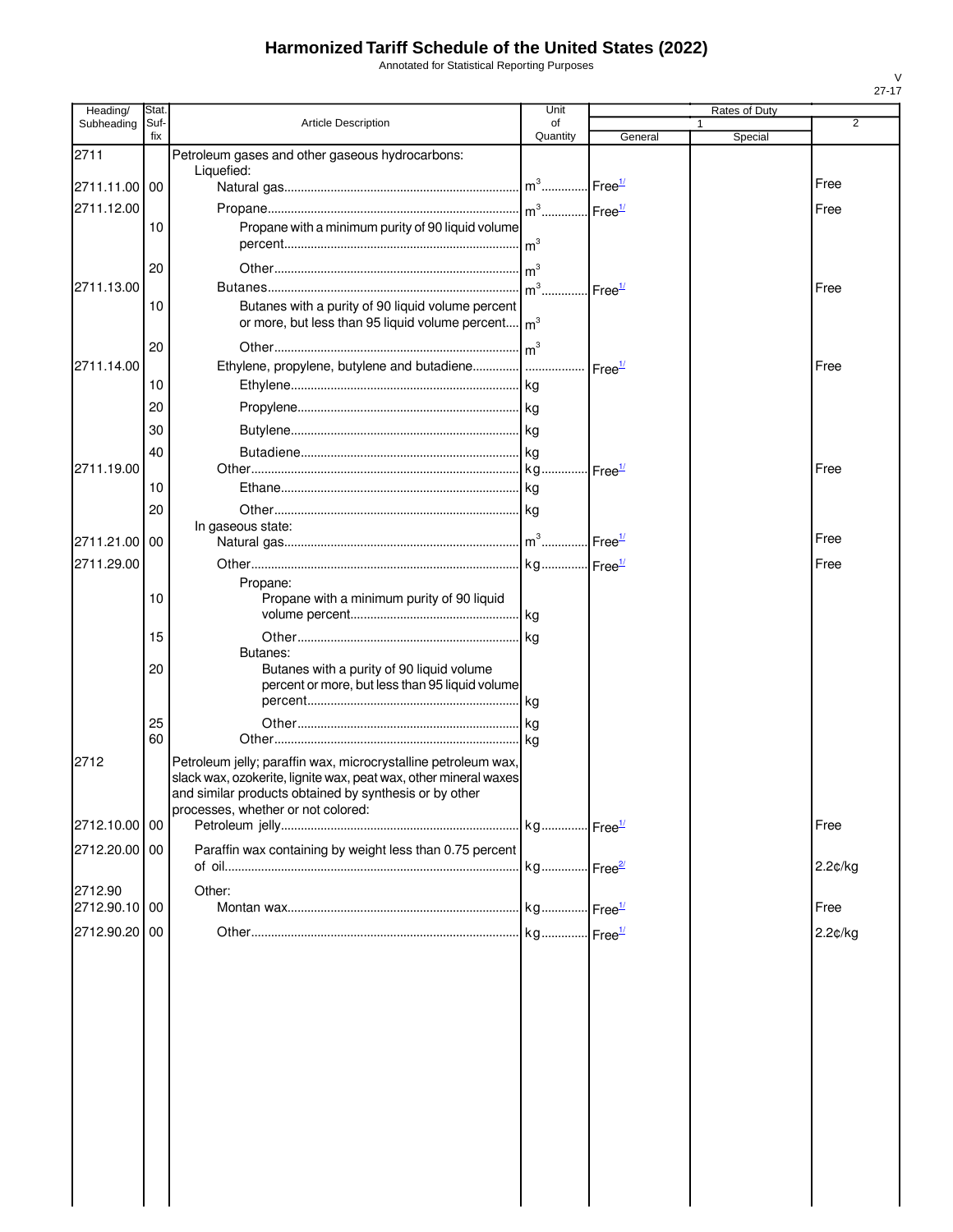Annotated for Statistical Reporting Purposes

| Heading/      | Stat.       |                                                                                                                                       | Unit           | Rates of Duty                           |              |                |
|---------------|-------------|---------------------------------------------------------------------------------------------------------------------------------------|----------------|-----------------------------------------|--------------|----------------|
| Subheading    | Suf-<br>fix | Article Description                                                                                                                   | of<br>Quantity | General                                 | 1<br>Special | $\overline{2}$ |
| 2713          |             | Petroleum coke, petroleum bitumen and other residues of<br>petroleum oils or of oils obtained from bituminous minerals:               |                |                                         |              |                |
|               |             | Petroleum coke:                                                                                                                       |                |                                         |              |                |
| 2713.11.00 00 |             |                                                                                                                                       |                |                                         |              | Free           |
| 2713.12.00 00 |             |                                                                                                                                       |                | $\cdot$ Free <sup><math>1/</math></sup> |              | 45%            |
| 2713.20.00 00 |             |                                                                                                                                       |                | $\cdot$ Free $\frac{1}{2}$              |              | Free           |
| 2713.90.00 00 |             | Other residues of petroleum oils or of oils obtained from                                                                             |                |                                         |              | Free           |
| 2714          |             | Bitumen and asphalt, natural; bituminous or oil shale and tar<br>sands; asphaltites and asphaltic rocks:                              |                |                                         |              |                |
| 2714.10.00 00 |             |                                                                                                                                       |                |                                         |              | Free           |
| 2714.90.00 00 |             |                                                                                                                                       |                |                                         |              | Free           |
|               |             | 2715.00.00 00 Bituminous mixtures based on natural asphalt, on natural<br>bitumen, on petroleum bitumen, on mineral tar or on mineral |                |                                         |              | Free           |
|               |             |                                                                                                                                       |                |                                         |              | Free           |
|               |             |                                                                                                                                       |                |                                         |              |                |
|               |             |                                                                                                                                       |                |                                         |              |                |